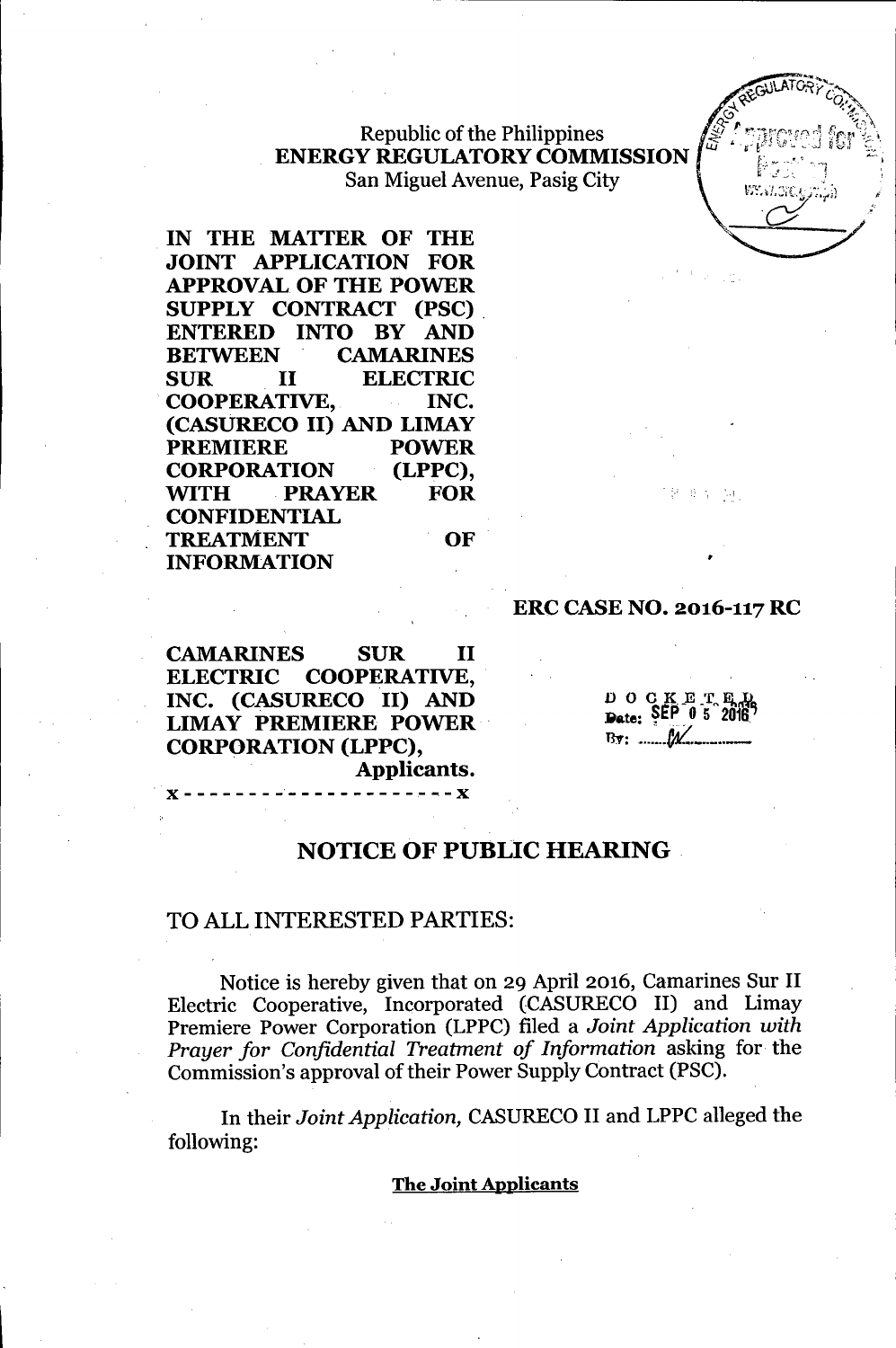# **ERC CASE NO. 2016-117 RC NOTICE OF PUBLIC HEARING/ 22 JULY 2016 PAGE20F22**

- 1. CASURECO II is an electric cooperative duly registered and existing under and by virtue of the laws of the Republic of the Philippines, with principal office address at Del Rosario, Naga City, Camarines Sur. It holds a franchise to operate light and power services in the City of Naga and in the Municipalities of Bombon, Calabanga, Canaman, Magarao, Milaor, Minabalac, Pili, Siruma, and Tinambac, all in the Province of Camarines Sur (Franchise Area). It shall also be herein referred to as the "Buyer";
- 2. LPPC is a corporation duly created and existing by and under the laws of the Republic of the Philippines, with business address at the No. 40 San Miguel Avenue, Mandaluyong City. It shall also be herein referred to as the "Seller";
- 3. The Joint Applicants may be served with the orders, notices and other processes of the Honorable Commission through their respective undersigned counsels at the addresses indicated herein;

### **Nature of the Application**

4. The Joint Application for approval of the Power Supply Contract (PSC) dated 26 January 2015 entered into by and between CASURECO II and SMC Consolidated Power Corporation (SCPC) which was subsequently assigned to LPPC, is being submitted to the Honorable Commission for its review and approval pursuant to Sections 25 and 45(b) of Republic Act No. 9136, otherwise known as the Electric Power Industry Reform Act of 2001 or the EPIRA, Rules  $5$ , Section  $4(e)$  and 11, Section  $5$  of its Implementing Rules and Regulations (IRR), Rule 20(B) of its Rules of Practice and Procedure, and other pertinent rules and regulations;

#### **Statement of Facts**

5. **Competitive Selection Process (CSP).** CASURECO II had come up with an analysis as regards the increase in its load growth for the year 2014 and onwards. It anticipated that by the end of 2014, the demand will surge due to connection of new big load customers in its distribution system, the expected total increase of which is 11.4 MW. CASURECOII cannot risk sourcing thirty-five percent (35%) to forty percent (40%) of its power requirements from the Wholesale Electricity Spot Market (WESM) given the fact that during summer season, prices in the spot market is higher;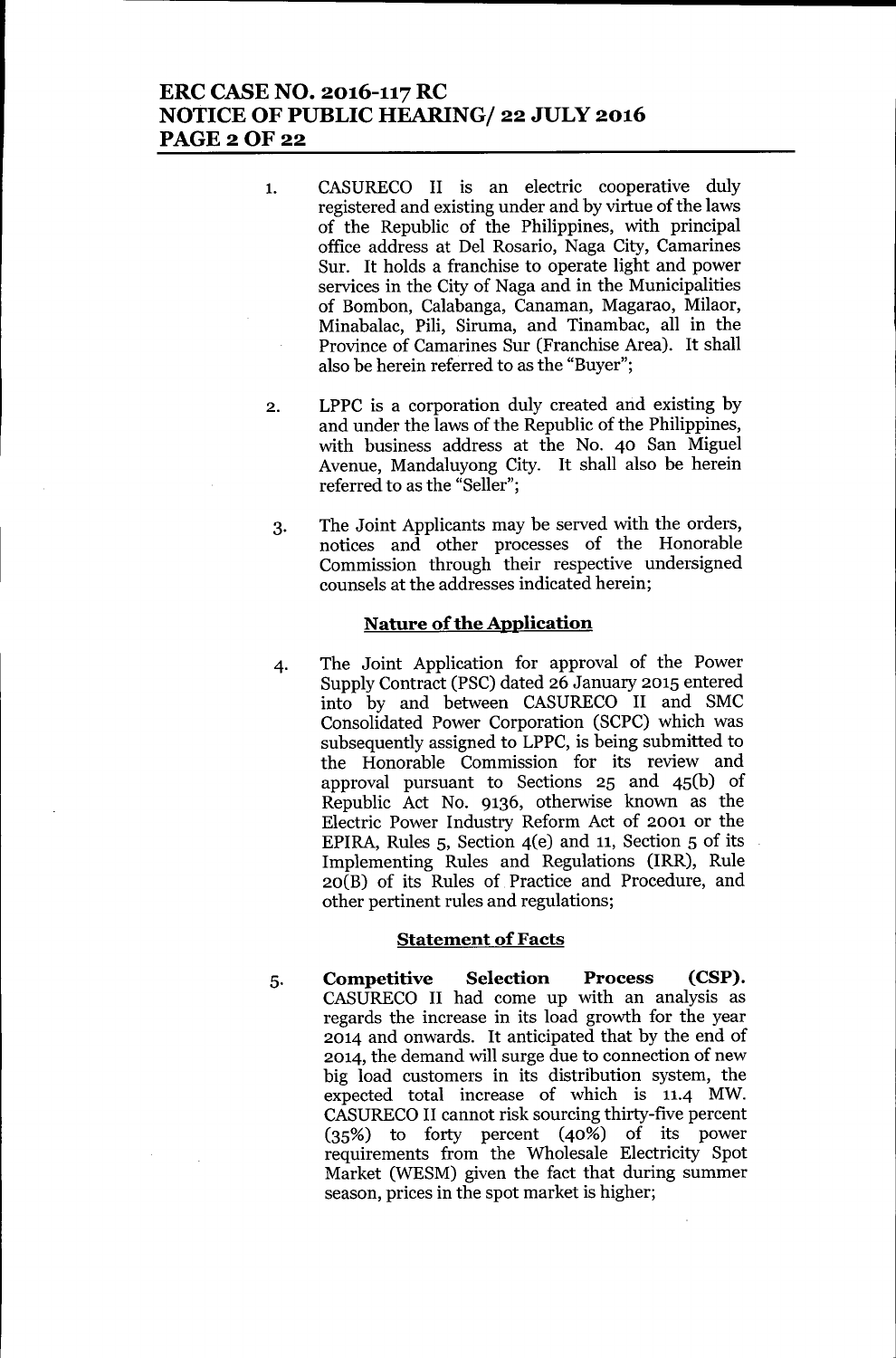# **ERC CASE NO. 2016-117 RC NOTICE OF PUBLIC HEARING/ 22 JULY 2016 PAGE30F22**

- 5.1 It deemed necessary that the projected requirements be sourced from a new power provider or at least to request its existing suppliers, Bac-Man Geothermal, Incorporated (BGI) and Masinloc Power Partners Company, Incorporated (MPPCL), to increase their respective contract capacities. CASURECO II's Management sent invitations from various generation companies for the supply of approximately 10 MW during peak hours, however, only FDC Utilities, Incorporated (FDCUI) and SMC Global Power Holdings Corporation (SMC GLOBAL), the parent company of SCPC, responded;
- 5.2 FDCUI and SMC GLOBAL) presented their respective proposals before CASURECO II's<br>Board and Management. Based on said Board and Management. proposals, CASURECO II's Corporate Planning (CORPLAN) Department made a comparative analysis and found that SMC GLOBAL has a better offer, particularly, the rates and terms of the bilateral contract, which are beneficial to its member-consumers;
- 5.3 On 25 September 2014, CASURECO II's Board issued Resolution No. 2014-246b awarding and approving the PSC with SCPC as well as authorizing its Board President to sign the same for and in behalf of CASURECO II; and
- 5-4 Thus, on 26 April 2015, CASURECO II and SCPC executed a PSC, subject of the Joint Application;
- 6. **Assignment of the PSC to LPPC.** Article 17.2 (Assignability) of said PSC expressly states, that: *"This Contract shall be binding between the Parties, their successors-in-interest and assigns. A Party may not assign this Contract* or *its rights and obligations therein to* a *third party without the other Party's written consent. acknowledges that the SELLER has, without the need to secure the BUYER's consent, the right to* a) *assign* or *transfer this Contract any affiliate of the SELLER and b) to pledge, transfer, sell, encumber* or *assign this Contract* or *the accounts, revenues* or *proceeds hereof in connection with any project financing* or *financial arrangements; provided that the assignee under (a) and (b) hereof shall agree in writing to assume and be bound by the terms and conditions of this Contract, and upon such assumption, the assignor shall be relived from any further liability under this Contract.";*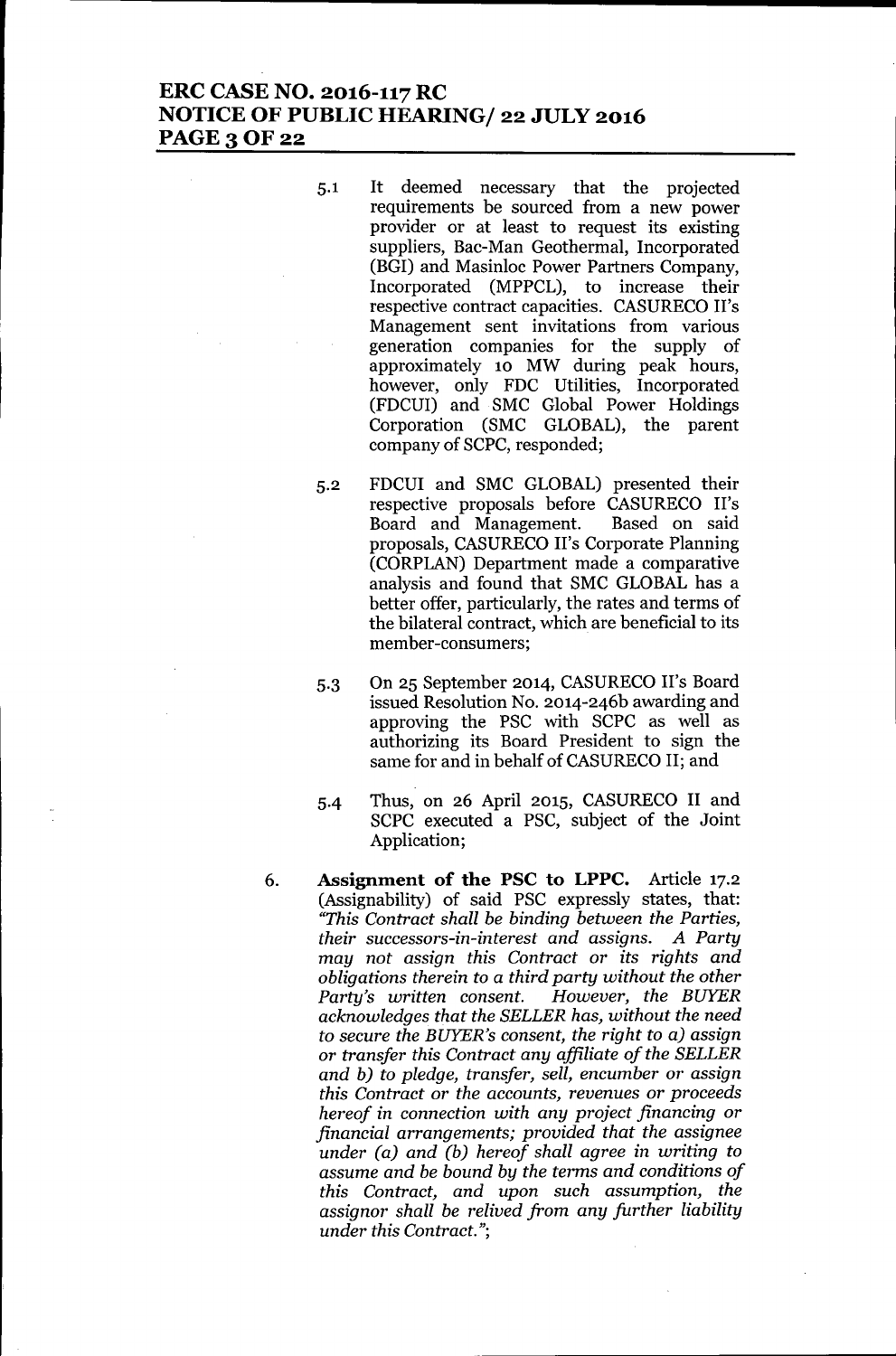# **ERC CASE NO. 2016-117 RC NOTICE OF PUBLIC HEARING/ 22 JULY 2016** PAGE 4 OF 22

- 6.1 On 23 December 2015, SCPC and LPPC executed a Deed of Assignment whereby the Assignor SCPC assigned and transferred all its rights, interests, and obligations under the PSC it executed with CASURECO II in favor of the Assignee LPPC. LPPC, likewise, agreed to acquire all of said rights and interests and assumed all of said obligations under the same PSC for the supply of electric energy to CASURECO II from its 2 x 150 MW Circulating Fluidized Bed Coal-Fired Thermal Power Plant located in Barangay Lamao, Limay, Bataan; and
- 6.2 CASURECO II is fully aware of the import of the aforementioned assignability clause under Article 17.2 of the PSC it executed with SCPC. As such, it interposed no objection to the implementation of its PSC with LPPC as its new power supplier inasmuch as LPPC agreed to acquire all of the rights and interests and assumed all of the obligations of SCPC under said PSC for the supply of electric energy to CASURECO II;

### 7. **Salient Features** of the **PSC.**

- 7.1 **Contract Capacity.** The Contracted Capacity for the duration of the PSC shall be 10,000 kW. The Buyer shall maintain a minimum hourly nomination of at least forty percent (40%) of the Contract Capacity for the duration of the said PSC. The Contract Capacity shall be subject to a separate Nomination Protocol;
- 7.2 **Generation Source.** LPPC is constructing a 2 x 150 MW Circulating Fluidized Bed Coal-Fired Thermal Power Plant (the Plant) located in Barangay Lamao, Limay, Bataan, which is expected to be commercially operational by the 3rd quarter of calendar year 2016;
- 7.3 **Contract Term.** The PSC shall take effect between the Parties on the date of signing (Execution Date) and shall remain effective for a period of ten (10) years from Commercial Operations Date (COD). The supply of electric power by the Seller shall commence on COD and shall continue until the end of the Contract Term;
- 7-4 **Contract Charges.** Under the PSC, the Buyer shall pay the following Contract Charges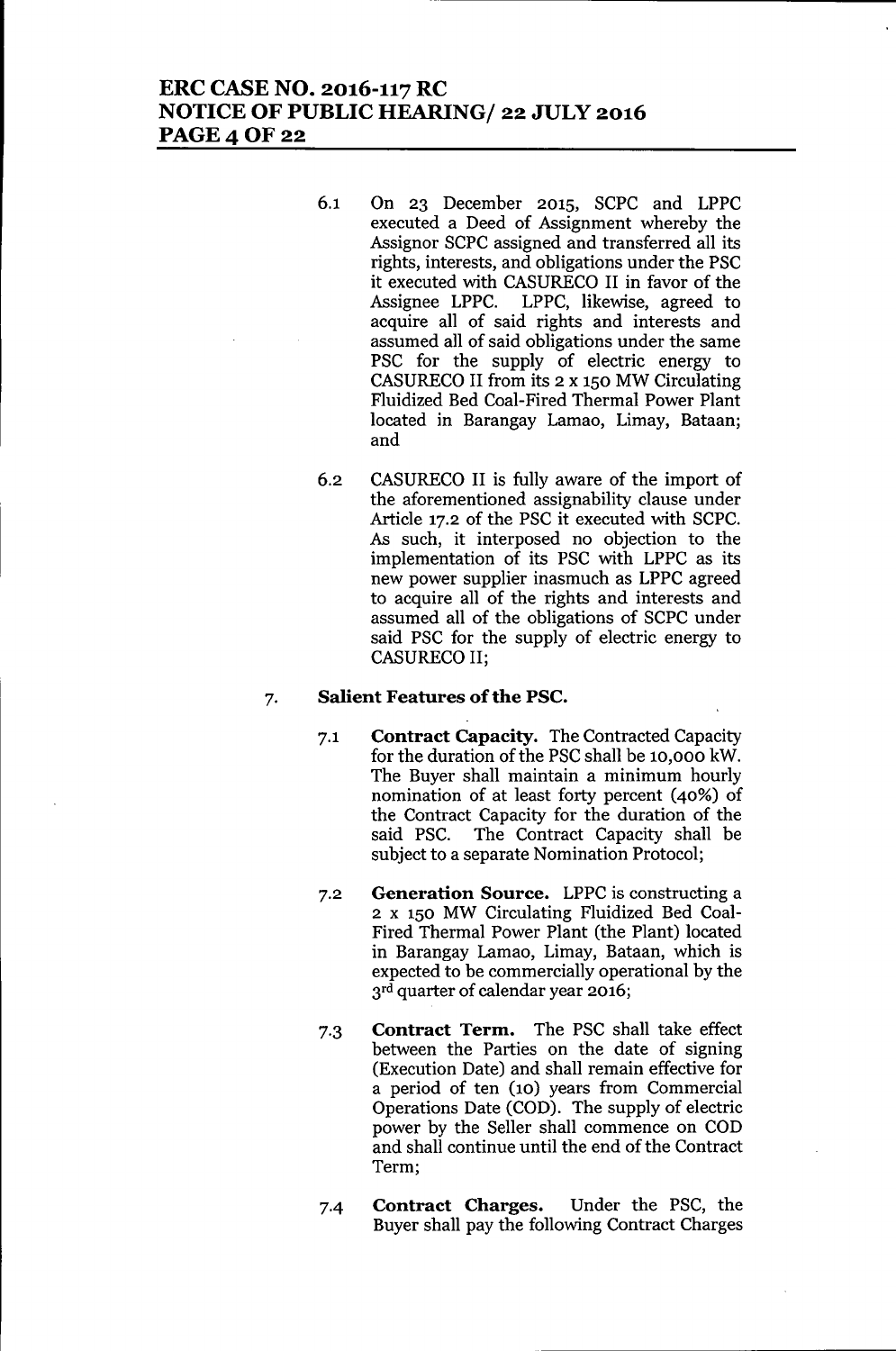# ERC CASE NO. 2016-117 RC NOTICE OF PUBLIC HEARING/ 22 JULY 2016 **PAGE 5 OF 22**

for the duration of the Contract, subject to the applicable value-added tax (VAT), and computed as follows:

| Particulars                                  | Unit         | Amount     |
|----------------------------------------------|--------------|------------|
| Capacity Fee                                 |              |            |
| Capital Recovery<br>Fee                      | PhP/kW-month | 1,371.2920 |
| Fixed<br>Operation<br>and Maintenance<br>Fee | PhP/kW-month | 383.8079   |
| <b>Total Capacity Fee</b>                    |              | 1,755.0999 |
| <b>Energy Fee</b>                            |              |            |
| Variable Operation<br>and Maintenance<br>Fee | PhP/kWh      | 0.2831     |
| Fuel<br>Fee<br>(pass<br>through)             | PhP/kWh      | 1.6566     |
| <b>Total Energy Fee</b>                      |              | 1.9397     |

- 7.5 Other Charges. The Buyer shall bear all other costs and charges including but not limited to transmission line losses, any interconnection charges, and site specific loss adjustments, among others;
- 7.6 Adjustment Formula. The Contract Charges' are adjusted on a monthly basis in accordance with the following Adjustment Formula (Annex II-B of the PSC):

### MONTHLY CONTRACT CHARGES = Capacity Chargesmonth + Energy Chargesmonth

Where:

| <b>Capacity Charges =</b> | Capital Recovery       |
|---------------------------|------------------------|
|                           | Fee (CRF)              |
|                           | <b>Fixed Operation</b> |
|                           | and                    |
|                           | Maintenance            |
|                           | Fee (FOM)              |
|                           |                        |

Energy Charges =

Variable Operation and Maintenance Fee (VOM) + Fuel Fee + Startup Charge

#### I. CAPITAL (CRFmonth) RECOVERY FEE

 $CRF_{month} = CRF_{adjusted} \times CC$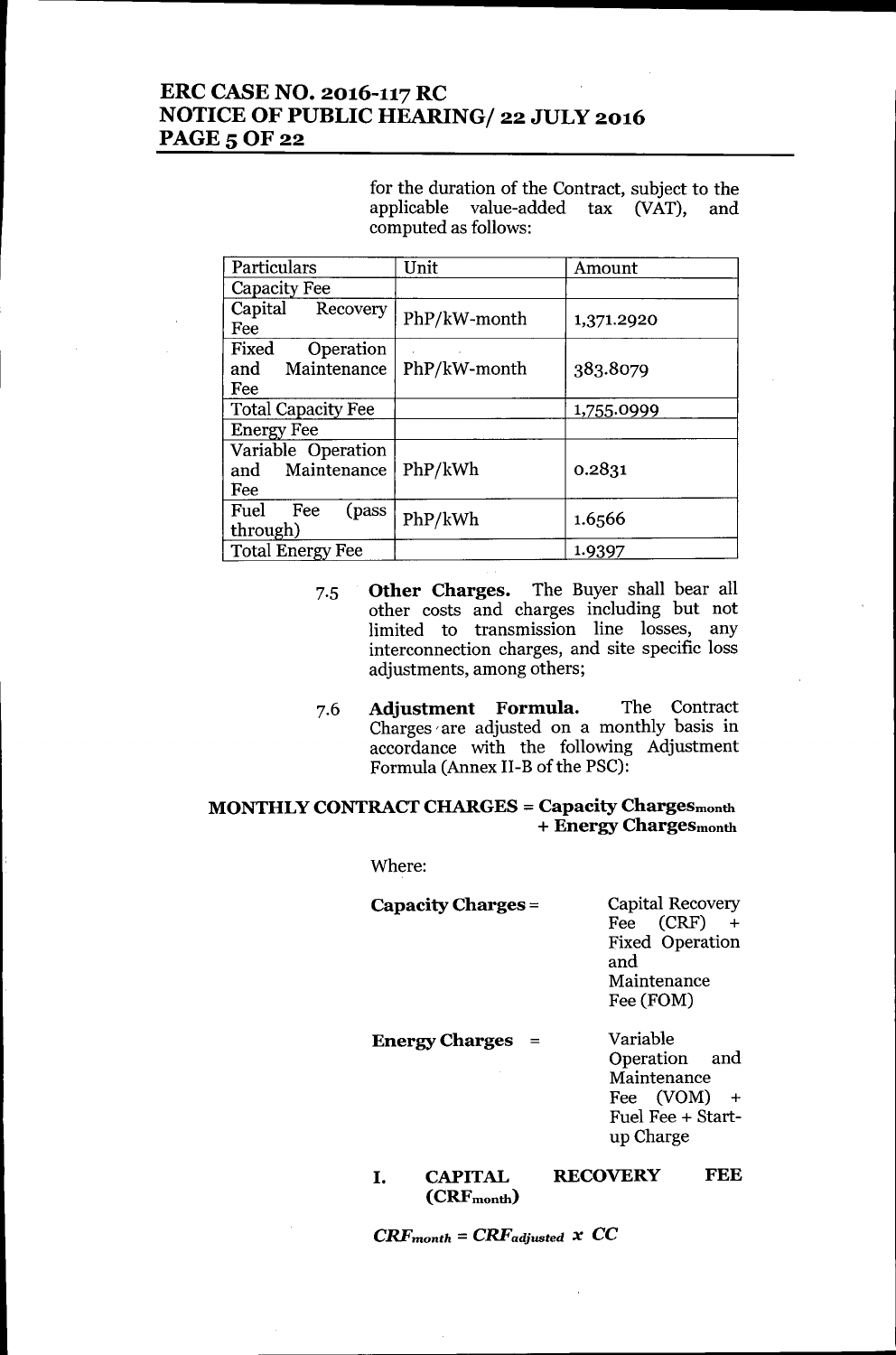# **ERC CASE NO. 2016-117 RC NOTICE OF PUBLIC HEARING/ 22 JULY 2016 PAGE60F22**

Where:

 $CRF_{adjusted} = (CRF_{(\text{base})} \times 0.30) + (CRF_{(\text{base})}$  $x \overline{0.70 \times \frac{FX_m}{FX}}$ )

**CRFbase =** Capital Recovery *Fee* in PhP/kW-month contained in Annex II-A of the PSC

- **FXm =** The simple average of the daily exchange rate of the Philippine Peso to the US Dollar, as posted by the *Bangko Sentral ng Pilipinas* (BSP) for the calendar month within which the start of the current Billing Period occurs
- $FX_0 =$ Exchange rate of the Philippine Peso to the US Dollar, Base =  $PhP44.00$
- $CC =$ Contract Capacity in kW
- **II. FIXED OPERATION AND MAINTENANCE FEE (FOMmonth)**

 $\text{FOM}_{\text{month}} = \text{FOM} \times \frac{\text{PHCPI}_{\text{m}}}{\text{PHCPI}_{\text{o}}} \times \text{CC}$ 

Where:

 $FOM =$ Fixed Operation and Maintenance *Fee* in PhP/kW-month contained in Annex II-A of the PSC

 $PHCPI<sub>m</sub>$  = Philippine Consumer Price Index (CPI) for All Income Households in the Philippines - All Items  $(2006=100)$ , as posted by the Philippine National Statistics Office (NSO) for the calendar month within which the start of the current Billing Period occurs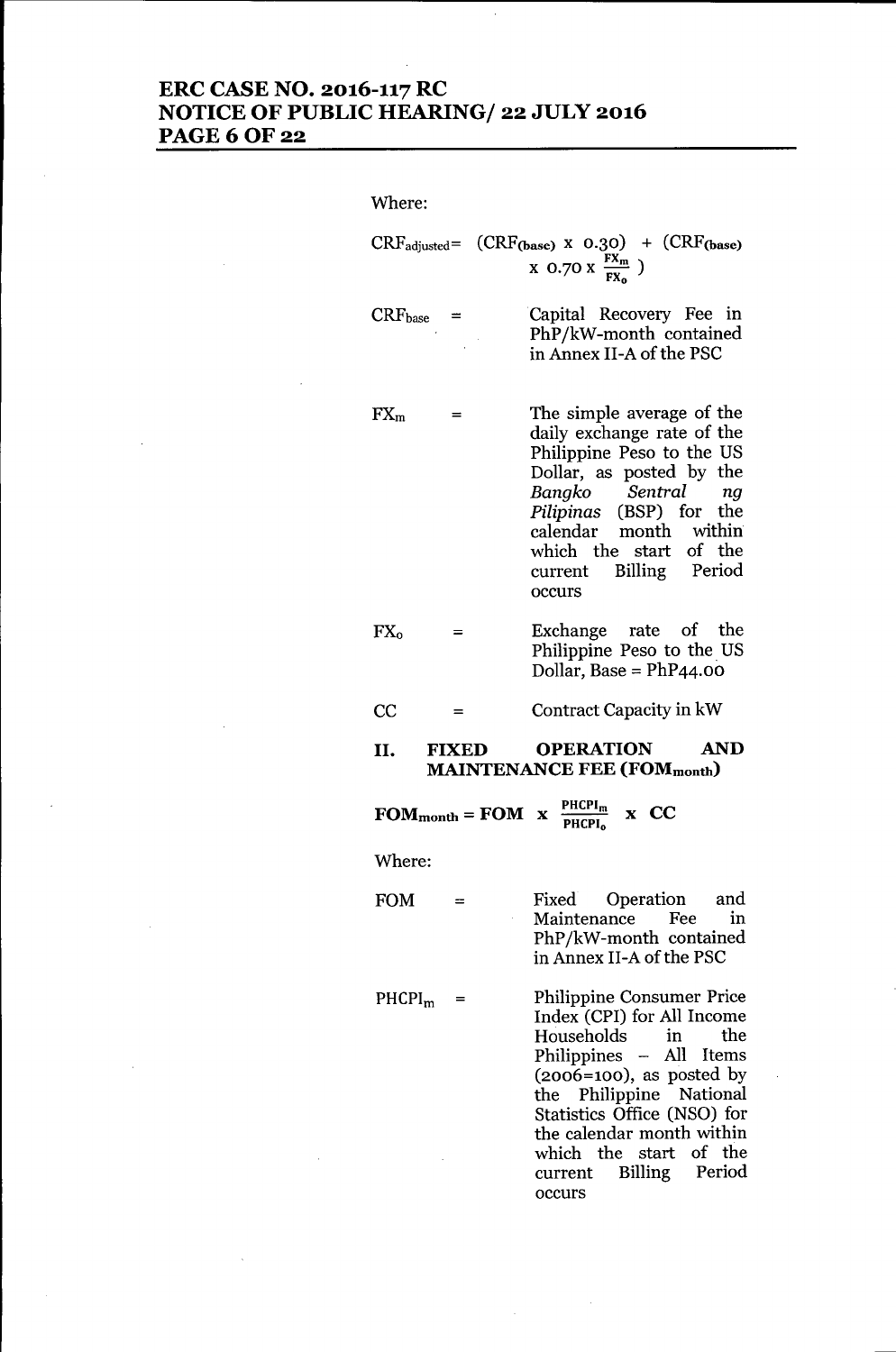### ERC CASE NO. 2016-117 RC NOTICE OF PUBLIC HEARING/ 22 JULY 2016 **PAGE 7 OF 22**

- $PHCPI<sub>o</sub> =$ Philippine CPI for All Income Households in the Philippines - All Items  $(2006=100)$ , as posted by the Philippine NSO for the calendar month of the COD
	- $CC =$ Contract Capacity in kW

### III. VARIABLE OPERATION AND MAINTENANCE FEE (VOMmonth)

|                                                                                                                                                                        |  |  | $VOM_{month} =$ |
|------------------------------------------------------------------------------------------------------------------------------------------------------------------------|--|--|-----------------|
| $\left[\left(0.85 \times VOM \times \frac{USCPI_m}{USCPI_o} \times \frac{FX_m}{FX_o}\right) + \left(0.15 \times VOM \times \frac{PHCPI_m}{PHCPI_o}\right)\right]$ x AE |  |  |                 |

Where:

- VOM = Variable Operation and Maintenance PhP/kWh contained in Annex II-A of the PSC
- $USCPI<sub>m</sub>$  = United States (US) CPI for All Urban Consumers - All Items (1982-84=100), as posted by the Unites States Bureau of Labor Statistics (USBLS) for the calendar month within which the start of the current Billing Period occurs
- $USCPI<sub>o</sub> =$ US CPI for All Urban Consumers - All Items (1982-84=100) for the calendar month of the COD
- $FX_m$  = The average daily exchange rate of the Philippine Peso to the US Dollar, as posted by the BSP for the calendar month within which the start of the current Billing Period occurs
- $FX_{o}$  = Exchange rate of the Philippine Peso to the US Dollar, Base=PhP44.00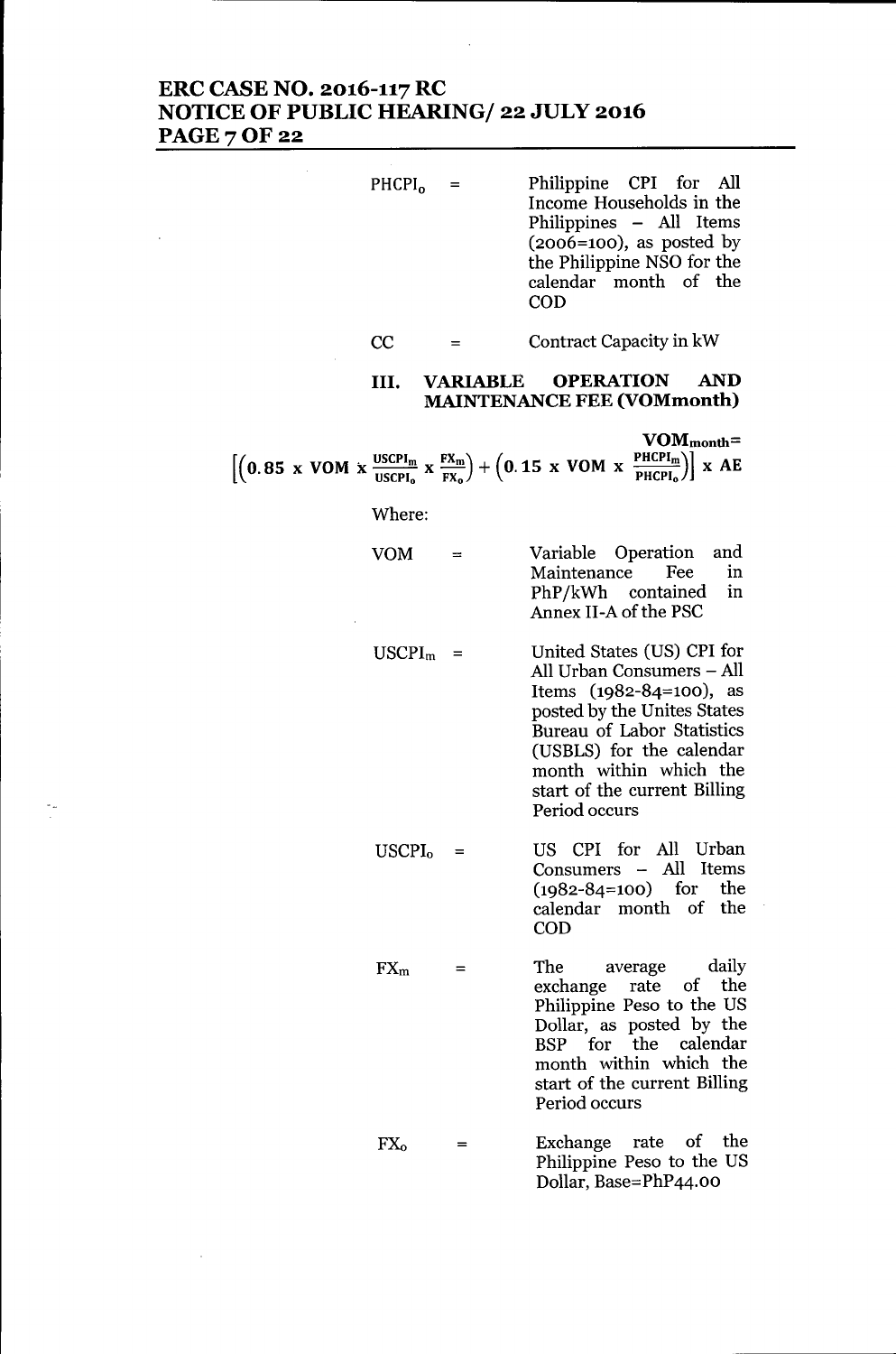### ERC CASE NO. 2016-117 RC NOTICE OF PUBLIC HEARING/ 22 JULY 2016 **PAGE 8 OF 22**

 $PHCPI<sub>m</sub>$  = Philippine CPI for All Income Households in the Philippines - All Items  $(2006=100)$ , as posted by the Philippine NSO for the calendar month within which the start of the current Billing Period occurs

 $PHCPI_0 =$ Philippine CPI for All Income Households in the Philippines - All Items  $(2006=100)$ , as posted by the Philippine NSO for the calendar month of the COD

AE = Associated Energy in kWh delivered to the Buyer by the Seller during the current Billing Period at the Delivery Points stated in Annex III of the PSC

The Parties agree to adopt changes in any of the inflationary indices subject to prior notification by the Seller to the Buyer for the occurrence of any of the following events: a) shift made in the base year and other adjustments to such inflation index made by the relevant authorized entity; or b) the inflation index: i) becomes unavailable, ii) is replaced by a new benchmark rate as determined by the relevant authorized entity or its successor-in-interest, iii) ceases to exist, or iv) in the reasonable determination of either Party, fails to reflect the real costs and forms an integral part of this price adjustment formula;

#### IV. FUEL FEE (Fuelmonth)

$$
\mathbf{Fuelmonth} = \left[ \left( \frac{\text{FuelCost} + \text{FreightCost}}{1,000} \right) \mathbf{xCRxFX_m} \right] \mathbf{xAE}
$$
  
Where:

Fuel Cost = Base Fuel Cost, in  $\rm HSD/MTx^{\rm Newcastle}_{\rm m}$ Newcastle<sub>o</sub>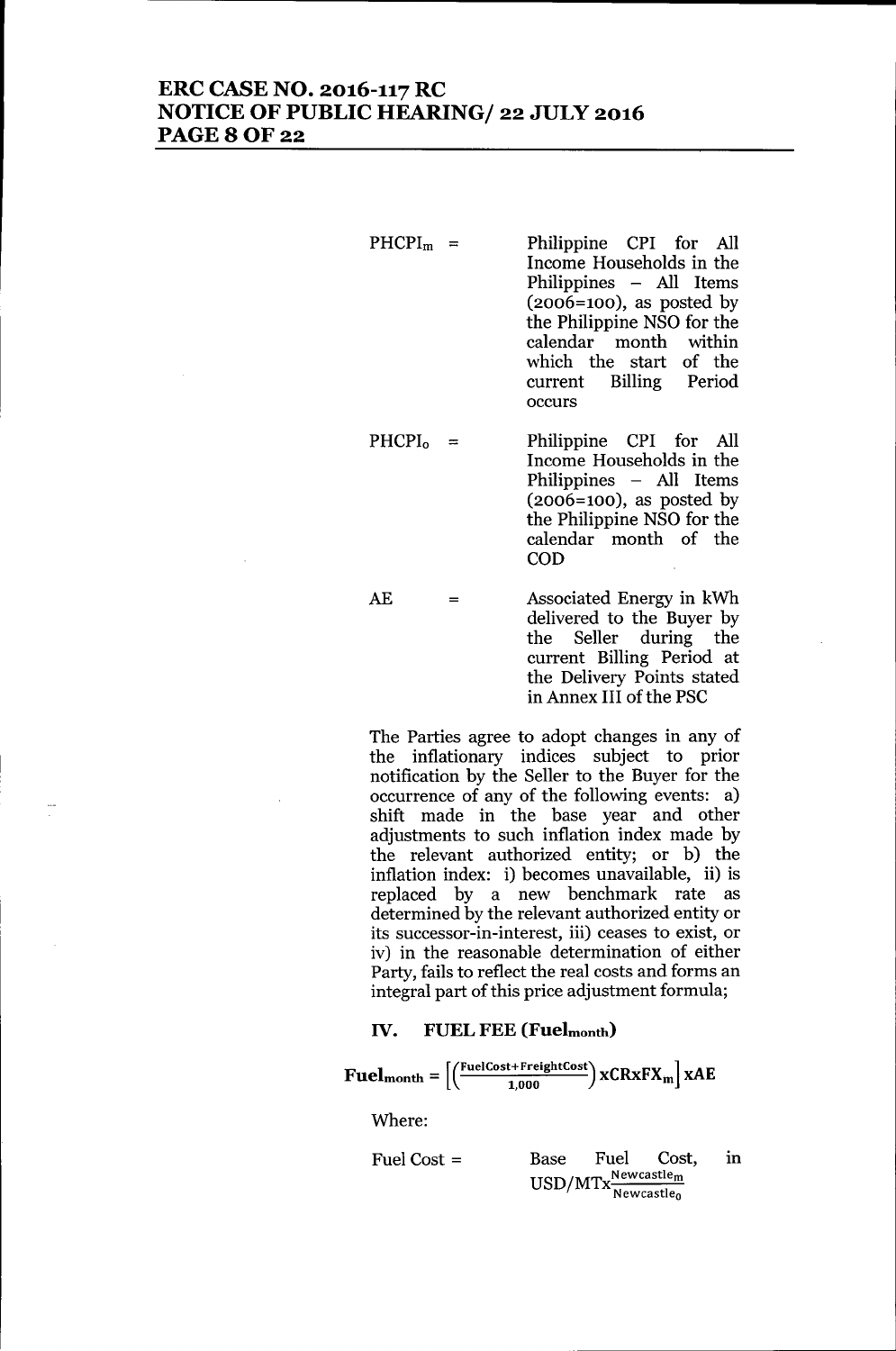### **ERC CASE NO. 2016-117 RC NOTICE OF PUBLIC HEARING/ 22 JULY 2016 PAGE90F22**

| Newcastle <sub>m</sub> | Average monthly<br>price index<br>in<br>coal<br>USD/MT as posted<br>by<br>global coal on the website<br>www.globalcoal.com<br>for<br>the calendar month within<br>which the start of the<br>current Billing Period<br>occurs                                                                                                                                                                                                                                                                                                                                                                                                        |
|------------------------|-------------------------------------------------------------------------------------------------------------------------------------------------------------------------------------------------------------------------------------------------------------------------------------------------------------------------------------------------------------------------------------------------------------------------------------------------------------------------------------------------------------------------------------------------------------------------------------------------------------------------------------|
| Newcastle <sub>o</sub> | index<br>Coal price<br>equivalent<br>to<br>USD74.00/MT                                                                                                                                                                                                                                                                                                                                                                                                                                                                                                                                                                              |
| <b>Base Fuel Cost</b>  | Blended<br>Cost<br>equivalent<br>to<br>USD62.69/MT                                                                                                                                                                                                                                                                                                                                                                                                                                                                                                                                                                                  |
| <b>Freight Cost</b>    | Actual Transport<br>Costs in USD/MT which<br>includes but not limited to<br>fuel<br>charges,<br>port<br>insurance, wharfage fees,<br>tax, handling,<br>excise<br>customs brokerage fees,<br>custom duties, stevedores<br>and arrastre costs, tuggage<br>costs, survey fee, towage,<br>pilotage, light<br>dues,<br>mooring and unmooring,<br>berthing and de-berthing,<br>and tonnage dues and<br>sundries on the coal used<br>during the current Billing<br>Period. Freight costs shall<br>include all other existing<br>future taxes, fees,<br>and<br>imposts and other charges<br>that may be imposed on<br>the transport of coal |
| <b>CR</b>              | rate<br>at<br>Consumption<br>escalated<br>0.70kg/kWh<br>annually by one and a half<br>or the<br>percent $(1.5%)$<br>fuel<br>plant<br>actual<br>rate,<br>consumption<br>whichever is lower                                                                                                                                                                                                                                                                                                                                                                                                                                           |

 $FX_m$  = exchange rate daily of the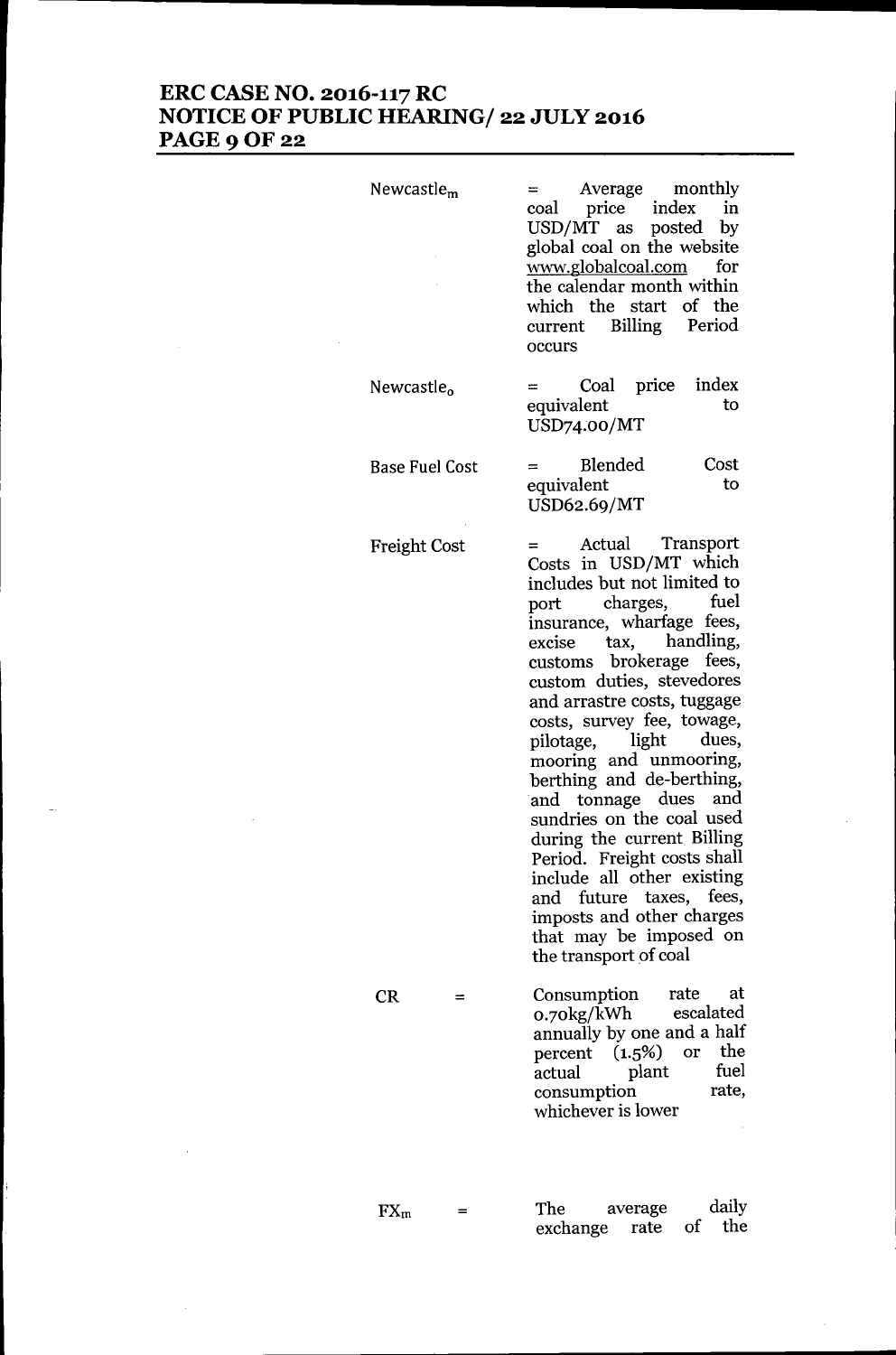### **ERC CASE NO. 2016-117 RC NOTICE OF PUBLIC HEARING/ 22 JULY 2016 PAGE100F22**

Philippine Peso to the US Dollar, as posted by the BSP for the month within which the start of the current Billing Period occurs

FXo = Exchange rate of the Philippine Peso to the US Dollar, Base=PhP44.00

AE = Associated Energy in kWh delivered to the Buyer by the Seller during the current Billing Period at the Delivery Points stated in Annex III of the PSC

The Parties further agree that when any or all of the above components of the Fuel Cost no longer reflect the Seller's actual cost of coal (including the FOB price, coal indexation, premiums, among others), the Fuel Cost shall be computed based on the Seller's actual cost of fuel subject to the Seller's prior notification to the Buyer;

### **V. Start-up Charge (per Unit and per Start-up) - to be added on top of YOM& Fuel charges**

**Cold Start-up - downtime of eight (8) hours and above**

**Warm Start-up - downtime of less than eight (8) hours**

| Start Up Charge | $= 36,000$ liters x                 |  |
|-----------------|-------------------------------------|--|
|                 | LFO <sub>m</sub> x $\frac{CC}{TPC}$ |  |

Where:

 $LFO<sub>m</sub>$  = The actual price of diesel oil in **phP***lliter* as billed by supplier of diesel oil applicable for the Billing Period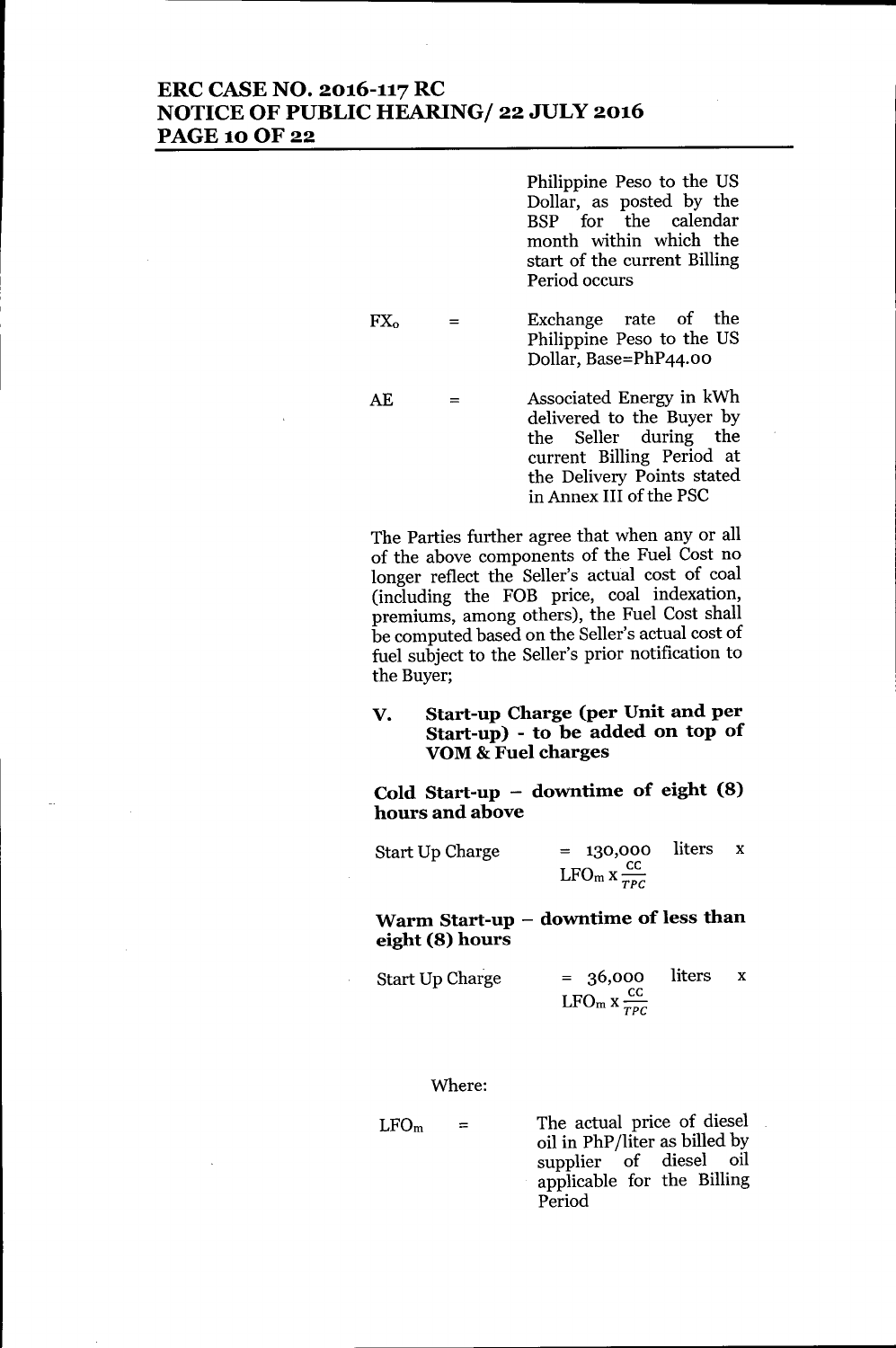# **ERC CASE NO. 2016-117 RC NOTICE OF PUBLIC HEARINGf 22 JULY 2016** PAGE 11OF 22

**CC** = Contract Capacity in kW

TPC = Total plant capacity (net) per unit in kW

- 7.7 **Sources of Funds.** SMC Global Power Holdings Corporation, LPPC's parent company, advances the funds allowing for the on-going construction of the Plant. LPPC is working on having a financial close by March 30, 2015 with a target Debt to Equity ratio of 70%:30%;
- Discounts. The Seller provides for both 7.8 Prompt Payment Discount (PPD) and Collection Efficiency Discount (CED);
	- a) **PPD.** The Buyer may avail of the PPD equivalent to one percent (1%) of the total of the Capacity and Energy Charges and other components of the current power bill, provided that:
		- 1. The Buyer has no arrears from previous power billings including the Security Deposit or any unpaid charges or penalties including VAT;
		- ii. The Buyer has submitted all necessary Bureau of Internal Revenue (BIR) Tax Certificates for all taxes withheld;
		- iii. The Buyer pays the power bill in full on or before the 10th day of the calendar month following the current Billing Period; and
		- iv. The Buyer complies with other policies and procedures as may be required by the Seller, subject to prior notification by the Seller to the Buyer;
	- b) **CED.** The Buyer shall be entitled to the following CED:

| <b>Collection Efficiency Levels</b> | Discount,<br>PhP/kWh |
|-------------------------------------|----------------------|
| Below $65%$                         | None                 |
| 66% to 75%                          | 0.05                 |
| 76% to 85%                          | 0.10                 |
| 86% to 95%                          | 0.15                 |
| 96% and above                       | 0.20                 |

In order for the Buyer to avail of the CED, it must comply with the following conditions: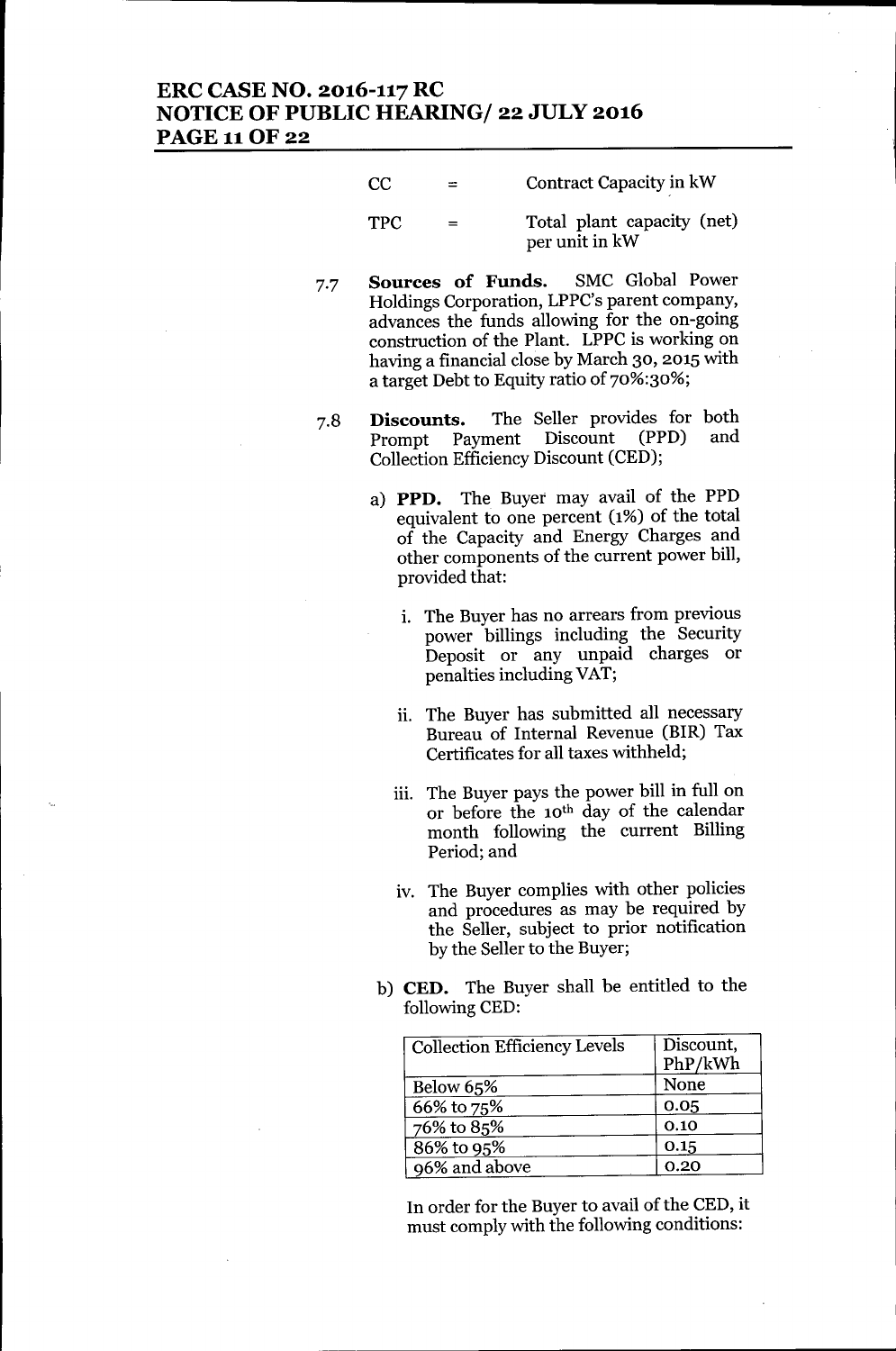- 1. The Buyer has no outstanding obligations to the Seller from previous power bills including VAT; and
- ii. The Buyer shall submit to the Seller: a duly accomplished CED Availment Form; a copy of its Monthly Financial and Statistical Report (MFSR)/Collection Efficiency Report signed by its Finance Manager and General Manager, stamped "received" by the NEA; Audited Financial Statements (AFS) stamped "received" by the BIR (to be submitted to the Seller within three (3) calendar days from receipt of the BIR; and zero (o)-rated VAT certificates as updated monthly; and
- 7.9 **Outages.** The Seller shall not be obligated to deliver energy to the Buyer during the Annual Outage Allowance of: seven hundred twenty (720) cumulative outage hours for each Contract Year for each Unit of the Power Plant for Scheduled Outages, and four hundred thirty eight (438) cumulative outage hours for each Contract Year for each Unit of the Power Plant for Forced Outages;

The Seller shall be allowed an additional Major Maintenance Outage Allowance of seven hundred twenty (720) cumulative outage hours once every five (5) years from the first Major Maintenance of each Unit of the Power Plant. The Seller is not obligated to deliver energy during the said Major Maintenance Outage;

Unutilized Outage Allowance or Major Maintenance Outage hours shall not be carried forward to any subsequent Contract Year; and

7.10 **Replacement Power.** During the Annual Outage Allowance or Major Maintenance Outage hours, the Seller may procure Replacement Power from other sources, the cost of which shall be passed-on to the Buyer;

### **Rate Impact on CASURECOII's Overall Generation Rate**

8. The indicative rate impact on CASURECO II's overall generation rate with and without the supply from LPPC are as follows: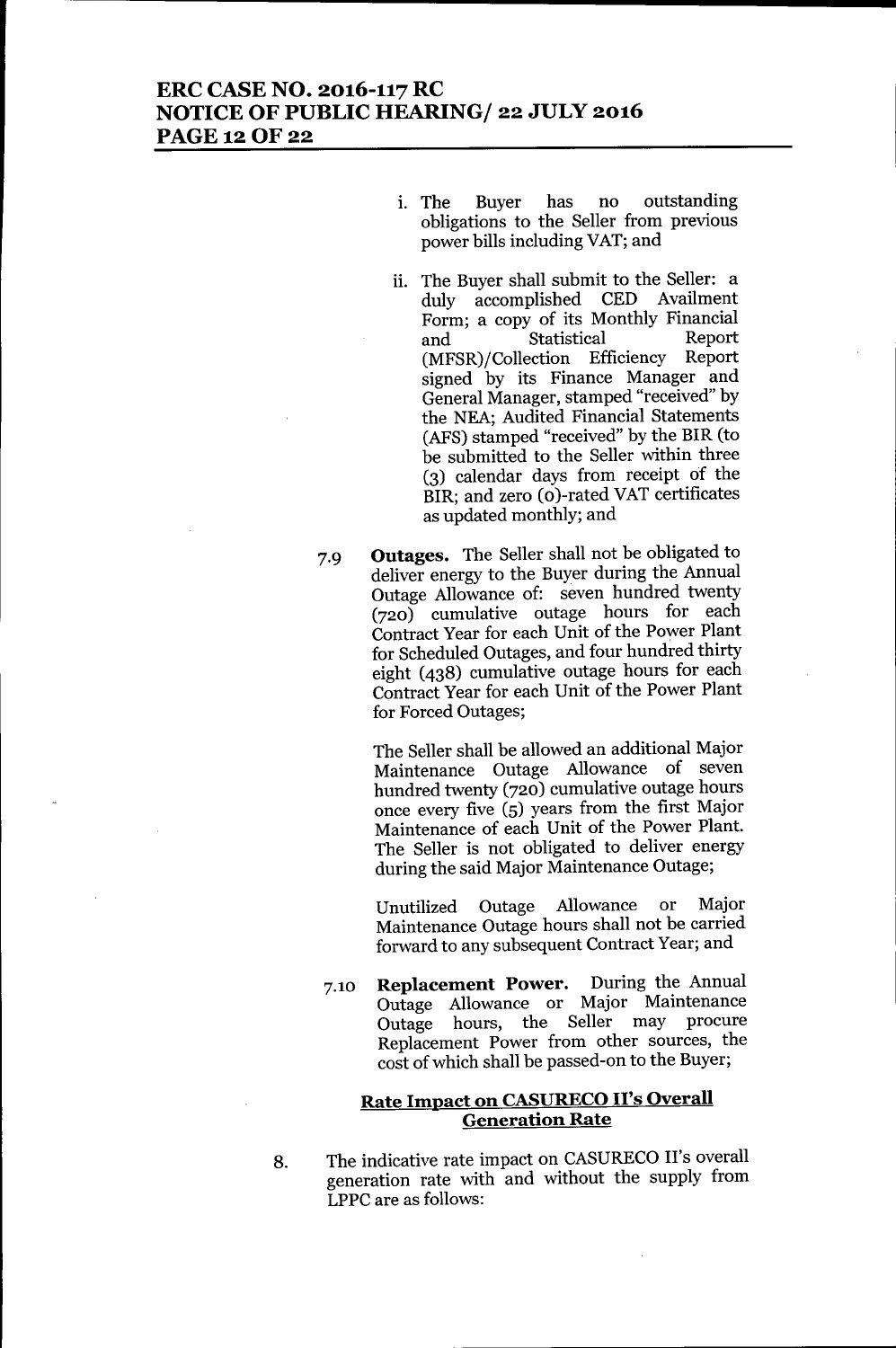# **ERC CASE NO. 2016-117 RC NOTICE OF PUBLIC HEARINGf 22 JULY 2016** PAGE 13 OF 22

### Scenario A: Generation Rate and Supply Mix WITHOUT LPPC

| Supplier              | Contracted<br>Capacity /<br>Energy<br>(kWh)<br>а | Actual<br>Peak<br>Demand<br>(MW) | Actual kWh<br>Purchased<br>(kWh)<br>с | Supply Mix<br>Based on<br>Actual kWh<br>Purchase (%)<br>d | Total<br>Generation<br>Cost (PhP)<br>e. | Generation<br>Rate<br>(PhP/kWh)<br>$f=e/c$ |
|-----------------------|--------------------------------------------------|----------------------------------|---------------------------------------|-----------------------------------------------------------|-----------------------------------------|--------------------------------------------|
| <b>AES</b>            | 12,135,800                                       | 18.500                           | 12,135,800                            | 57                                                        | 52,097,934.22                           | 4.29                                       |
| <b>BGI</b>            | 8,236,000                                        | 20.000                           | 8,236,000                             | 38                                                        | 33,169,760.00                           | 4.03                                       |
| <b>BHPC</b>           |                                                  | $\ddotsc$                        | 133,000                               |                                                           | 631,750.00                              | 4.75                                       |
| <b>WESM</b>           |                                                  |                                  | 970,990                               | 5                                                         | 8,724,159.96                            | 8.98                                       |
| Total/Blended<br>Rate |                                                  |                                  | 21,475,790                            | 100                                                       | 94,623,604.18                           | 4.41                                       |

### Scenario B: Generation Rate and Supply Mix WITH LPPC

| Supplier              | Contracted<br>Capacity /<br>Energy<br>(kWh)<br>я | Actual<br>Peak<br>Demand<br>(MW) | Actual kWh<br>Purchased<br>(kWh) | Supply Mix<br>Based on<br>Actual kWh<br>Purchase (%)<br>d | Total<br>Generation<br>Cost (PhP)<br>е | Generation<br>Rate<br>(PhP/kWh)<br>$f=e/c$ |
|-----------------------|--------------------------------------------------|----------------------------------|----------------------------------|-----------------------------------------------------------|----------------------------------------|--------------------------------------------|
| <b>AES</b>            | 12,135,800                                       | 18.500                           | 12,135,800                       | 49                                                        | 52,097,934.22                          | 4.29                                       |
| <b>BGI</b>            | 8,236,000                                        | 20.000                           | 8,236,000                        | 33                                                        | 33,169,760.00                          | 4.03                                       |
| <b>BHPC</b>           |                                                  | 0.868                            | 133,000                          |                                                           | 631,750.00                             | 4.75                                       |
| <b>LPPC</b>           |                                                  | 10.000                           | 3,124,000                        | 13                                                        | 21,081,292.69                          | 6.75                                       |
| <b>WESM</b>           |                                                  |                                  | 970,990                          | 4                                                         | 8,724,159.96                           | 8.98                                       |
| Total/Blended<br>Rate |                                                  |                                  | 24,599,790                       | 100                                                       | 115,704,896.8                          | 4.70                                       |

Difference: Scenario A and B PhP0-43/kWh

#### *Supporting Documents:*

- a. *Sample monthly electricity billfrom CASURECO II* to *its customers*
- *b. Monthly power billsfrom suppliers* to *CASURECO II including its attachments and detailed calculation, which contain the following information:*
	- *i. Contracted Demand or Minimum Energy Offtake (MEOT)*
	- *ii. Actual Demand/Energy for the month*
	- *iii. Calculation of the monthly CRF, Fixed O&M, Variable O&M, and Fuel Fee*
- c. *Monthly transmission billfrom NGCP including its attachments*
- 9. **Environmental Compliance Certificate (ECC).** On 17 September 2013, the Department of Environment and Natural Resources (DENR) has issued ECC No. ECC-CO-1305-0019 in favor of LPPC;
- 10. **Board of Investments (BOI) Certificate.** On 22 January 2015, LPPC filed an application for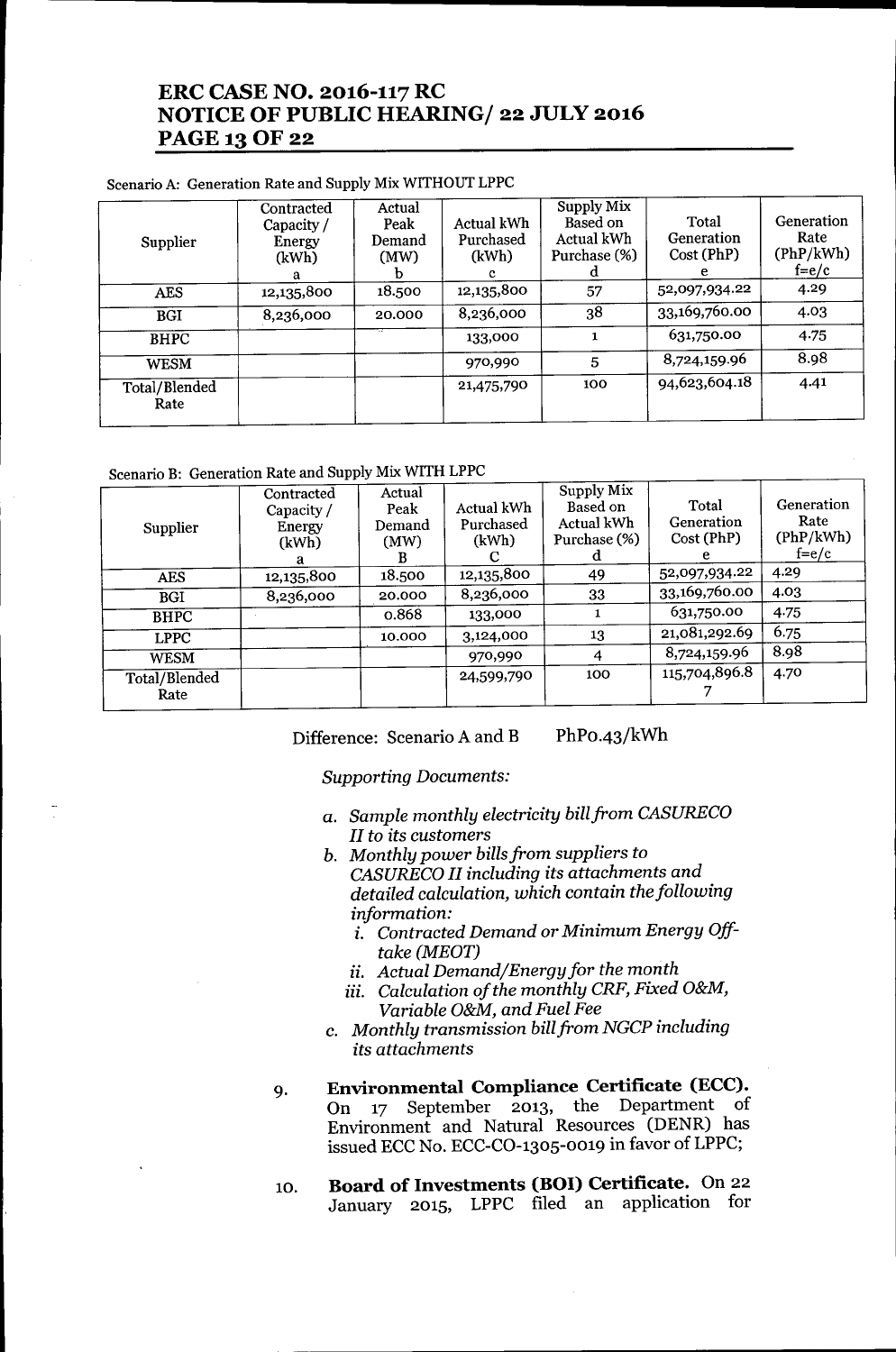# **ERC CASE NO. 2016-117 RC NOTICE OF PUBLIC HEARING/ 22 JULY 2016 PAGE140F22**

registration with BOI for its Limay Power Plant Project;

- 11. **Certificate of Compliance (COC).** The Power Plant is still under target/estimated COD is sometime in March 2017. Hence, it is not yet covered by a COC. Nonetheless, LPPC undertakes to file the necessary application for a COC at least three (3) months before the target COD;
- 12. Further, LPPC's Power Plant is considered as a committed project, and is in the process of securing a certification from the Department of Energy (DOE) that the same is consistent with the Power Development Plan (PDP). It undertakes to submit the certification as soon as the same becomes available;
- 13. Furthermore, LPPC undertakes to submit a certification from the National Power Corporation (NPC) on the insufficiency of supply within the Luzon Region during the term of the PSC;

# **Compliance with the Pre-filing Reguirements**

14. Copies of the foregoing documents and/or information are attached to the Joint Application as annexes and made integral parts hereof:

| <b>Annex</b> | Documents/Information                                                                                            |
|--------------|------------------------------------------------------------------------------------------------------------------|
| $\mathbf{A}$ | LPPC's Articles of Incorporation                                                                                 |
| B            | LPPC's Certificate of Registration<br>issued by the Securities and<br><b>Exchange Commission (SEC)</b>           |
| $\mathbf C$  | <b>LPPC's Latest General Information</b><br>Sheet (GIS)                                                          |
| D            | LPPC's Certificate of Registration<br>with the BOI                                                               |
| ${\bf E}$    | ECC issued by the DENR to the<br>Circulating Fluidized Bed Coal-<br>Fired Thermal Power Plant Project<br>of LPPC |
| F            | PSC entered into by and between<br>CASURECO II and LPPC                                                          |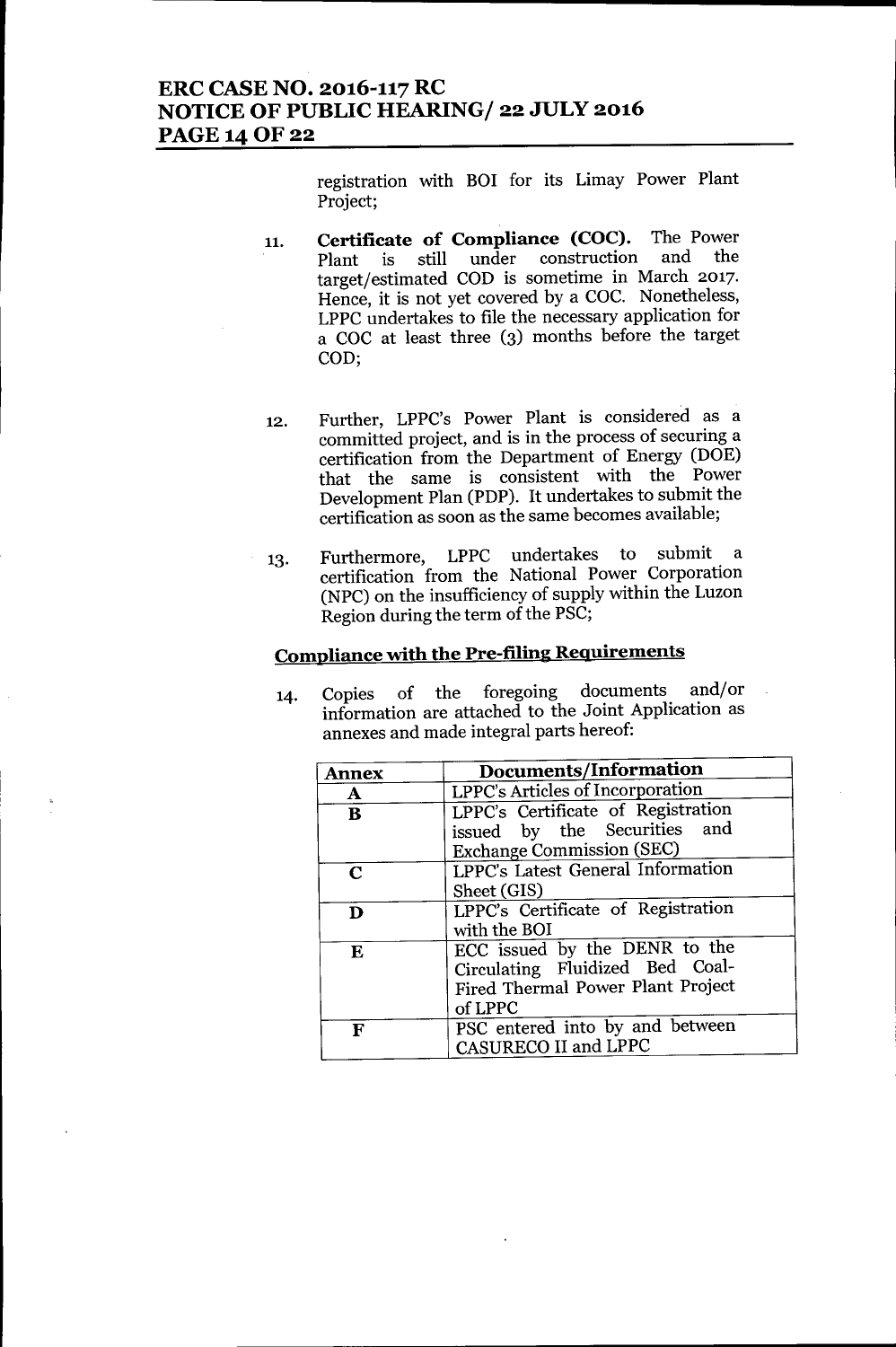# **ERC CASE NO. 2016-117 RC NOTICE OF PUBLIC HEARINGf 22 JULY 2016** PAGE 15 OF 22

| <b>G</b> and            | Details of the PSC:                                                                                                                                                                                                                                                                                                                                                                                         |  |
|-------------------------|-------------------------------------------------------------------------------------------------------------------------------------------------------------------------------------------------------------------------------------------------------------------------------------------------------------------------------------------------------------------------------------------------------------|--|
| <b>Series</b>           |                                                                                                                                                                                                                                                                                                                                                                                                             |  |
|                         | a. Executive Summary                                                                                                                                                                                                                                                                                                                                                                                        |  |
|                         |                                                                                                                                                                                                                                                                                                                                                                                                             |  |
|                         | <b>b.</b> Sources of Funds/Financial<br>Plans<br>Debt/Equity Ratio<br><b>Project Cost</b><br>Computation of Return<br>ш<br>Investment<br>on<br>(ROI)/Weighted Average<br>Cost of Capital (WACC)<br>Certification from the<br><b>Bank/Lending Institution</b><br>specifying the principal<br>amortization, term<br>and<br>during the<br>interest<br>cooperation period of the<br>loan agreement              |  |
|                         | c. Purchased Power Rate<br>Breakdown of the base<br>prices<br>Sample Computation of<br>П<br>Power Rates with the<br>supporting documents on<br>J<br>the assumptions taken<br>Impact<br>Rate<br>٠<br>Study/Simulation<br>Statement of impact on<br>ш<br>of<br>the<br>overall<br>rates<br>CASURECO II once the<br>contract is approved<br>Basis/Rationale<br>of<br>п<br>indexation and level of<br>indexation |  |
|                         | d. Cash Flow<br><b>Initial Costs</b><br>Breakdown of Operating<br>п<br>Maintenance<br>and<br>expenses<br>Off-<br>Minimum<br>Energy                                                                                                                                                                                                                                                                          |  |
|                         | take (MEOT)                                                                                                                                                                                                                                                                                                                                                                                                 |  |
| $\bf H$                 | the<br>Power<br>Details<br>$\circ$ f $\overline{\phantom{a}}$<br>Rate<br>Calculations and Financial Model<br>(Confidential)                                                                                                                                                                                                                                                                                 |  |
| $I, I-1$                | for<br>the<br>Supply,<br>Contracts                                                                                                                                                                                                                                                                                                                                                                          |  |
| and I-                  | Construction and Supervision for                                                                                                                                                                                                                                                                                                                                                                            |  |
| 2                       | the Power Plant (Confidential)                                                                                                                                                                                                                                                                                                                                                                              |  |
| $\overline{\mathbf{J}}$ | Details of the Fuel Procurement                                                                                                                                                                                                                                                                                                                                                                             |  |
|                         | Process                                                                                                                                                                                                                                                                                                                                                                                                     |  |
| $\bf K$                 | Transmission<br>Service<br>Agreement                                                                                                                                                                                                                                                                                                                                                                        |  |
|                         |                                                                                                                                                                                                                                                                                                                                                                                                             |  |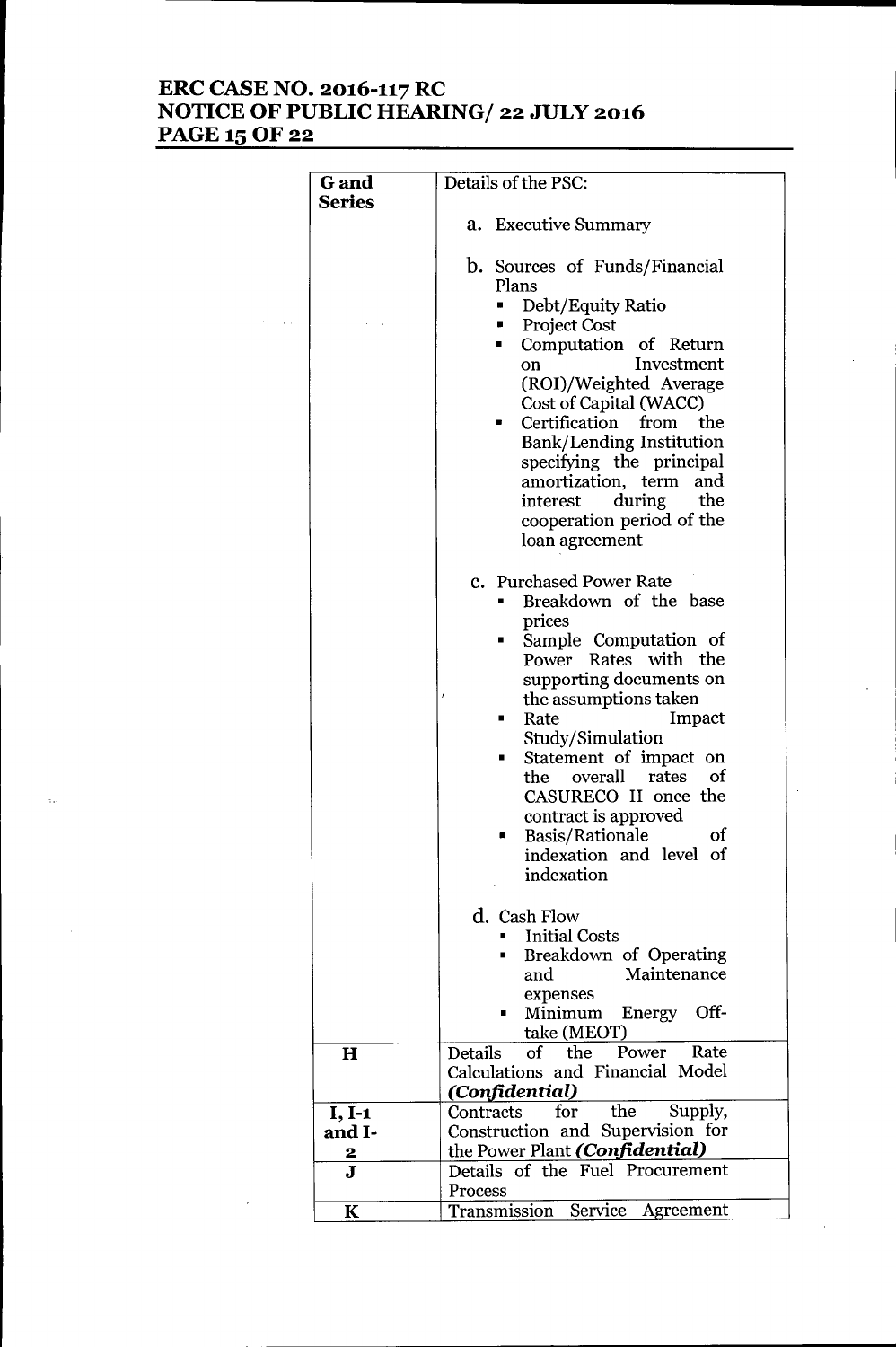# **ERC CASE NO. 2016-117 RC NOTICE OF PUBLIC HEARING/ 22 JULY 2016** PAGE 16 OF 22

|               | (TSA) between the National Grid<br>Corporation of the Philippines<br>(NGCP) and CASURECO II |
|---------------|---------------------------------------------------------------------------------------------|
| L and         | Acknowledgment receipts by the                                                              |
| <b>Series</b> | Sangguniang Panlalawigan of                                                                 |
|               | Camarines Sur, and the                                                                      |
|               | Sangguniang Panlungsod of Naga                                                              |
| $\sim$        | City, of copies of the Joint                                                                |
|               | Application (including annexes)                                                             |

15. Further, in compliance with Article VI, Sections 1 and 2 of the Honorable Commission's *Guidelines for the Recovery of Costs for the Generation Component of the Distribution Utilities' (DU) Rates,* copies of the foregoing are, likewise, attached to the Join Application as annexes and made integral parts hereof:

| <b>Annex</b>  | Documents/Information                    |
|---------------|------------------------------------------|
| N             | Relevant technical and economic          |
|               | characteristics of the generation        |
|               | capacity, installed capacity, mode       |
|               | of operation, and dependable             |
|               | capacity                                 |
| O             | Costs analysis of the proposed           |
|               | pricing provisions of the PSC            |
| P and         | of the<br>Competitive<br>Details         |
| <b>Series</b> | (CSP)<br>Process<br>Selection            |
|               | undertaken by CASURECO<br>$\mathbf{I}$   |
|               | leading to the selection of LPPC as      |
|               | its supplier, including invitations      |
|               | submit<br>and<br>participate<br>to       |
|               | proposals, Terms of Reference            |
|               | (TOR), proposals and/or tender           |
|               | offers received by CASURECO II,          |
|               | CASURECO II's Special Bids and           |
|               | (SBAC)<br>Awards Committee               |
|               | Evaluation Report; CASURECO              |
|               | II's Board Resolution confirming         |
|               | the said SBAC Evaluation Report,         |
|               | and the Notice of Award to LPPC          |
| Q and         | Details of the interconnection           |
| <b>Series</b> | facility of the LPPC Power Plant         |
| $\bf R$       | <b>CASURECO II's latest Distribution</b> |
|               | Development Plan (DDP)<br>and            |
|               | <b>Load Forecast Projections</b>         |
| S             | Demand Side Management (DSM)             |
|               | be<br>could<br>that<br>Program           |
|               | implemented by CASURECO II if            |
|               | by the Honorable<br>approved             |
|               | Commission                               |
| T             | LPPC's latest Audited Financial          |
|               | Statements (AFS), Balance Sheet,         |
|               | Income Statement, and Statement          |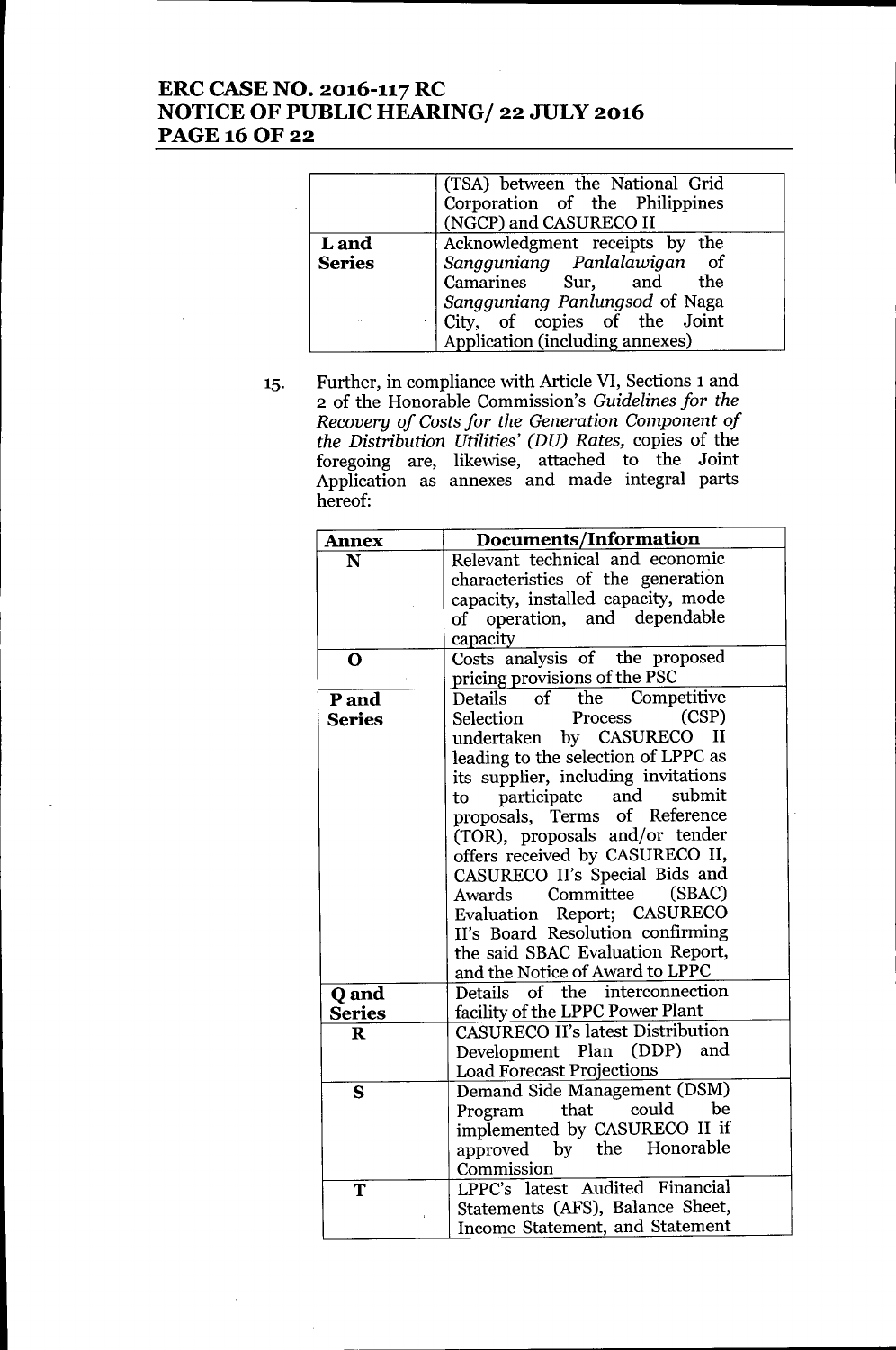## **ERC CASE NO. 2016-117 RC NOTICE OF PUBLIC HEARING/ 22 JULY 2016** PAGE 17 OF 22

|             | of Cash Flows                                                                                                                                                                                                                                                            |
|-------------|--------------------------------------------------------------------------------------------------------------------------------------------------------------------------------------------------------------------------------------------------------------------------|
| $T-1$       | Bank Certification of Long-term<br>Loans, including Schedule of<br>Original Loan (principal amount,<br>interest payable and term of the<br>loan) and Updated Balances<br>(principal amount, interest<br>payable and penalties, if any and<br>remaining term of the loan) |
| $T-2$       | Operating Expenses for the Power<br>and General<br>and<br>Plant<br><b>Administrative Expense</b>                                                                                                                                                                         |
| $T-3$       | Certification from the engine<br>manufacturer or LPPC of the net<br>heat rate in liters per kWh                                                                                                                                                                          |
| $T-4$       | Simulation on the number of<br>operating units necessary to meet<br>MEOT and/or additional<br>the<br>energy/demand requirements of<br><b>CASURECO II</b>                                                                                                                 |
| $T-5$       | Potential Cost (absolute amounts<br>and PhP/kWh) of Ancillary<br>Services as and when LPPC or<br>CASURECO II is connected to the<br>main grid                                                                                                                            |
| $\mathbf U$ | Deed of Assignment between SCPC<br>and LPPC                                                                                                                                                                                                                              |

16. Furthermore, the Joint Application is consistent and in accordance with the first  $(1^{st})$  and fifth  $(5^{th})$ *"Whereas clauses"* of the DOE Circular No. 2003-12- 11which are quoted hereunder:

> "WHEREAS, Section 2 of Republic Act No. 9136, also known as the Electric Power Industry Reform Act of 2001 or EPIRA, declared as a policy of the State, among others, [to ensure the quality, reliability, security and affordability of the supply of electric power;" *(first "whereas clause", Department of Energy Circular No. 2003-12-11. Underscoring supplied.)*

"WHEREAS, pursuant to Section 23 of EPIRA, all distribution utilities, as defined in the law, SHALL HAVE THE OBLIGATION TO SUPPLY ELECTRICITY IN THE LEAST COST MANNER TO ITS CAPTIVE MARKET subject to the collection of retail rate duly approved by the Energy Regulatory Commission;" *(fifth "whereas clause", ibid. Underscoring supplied.)*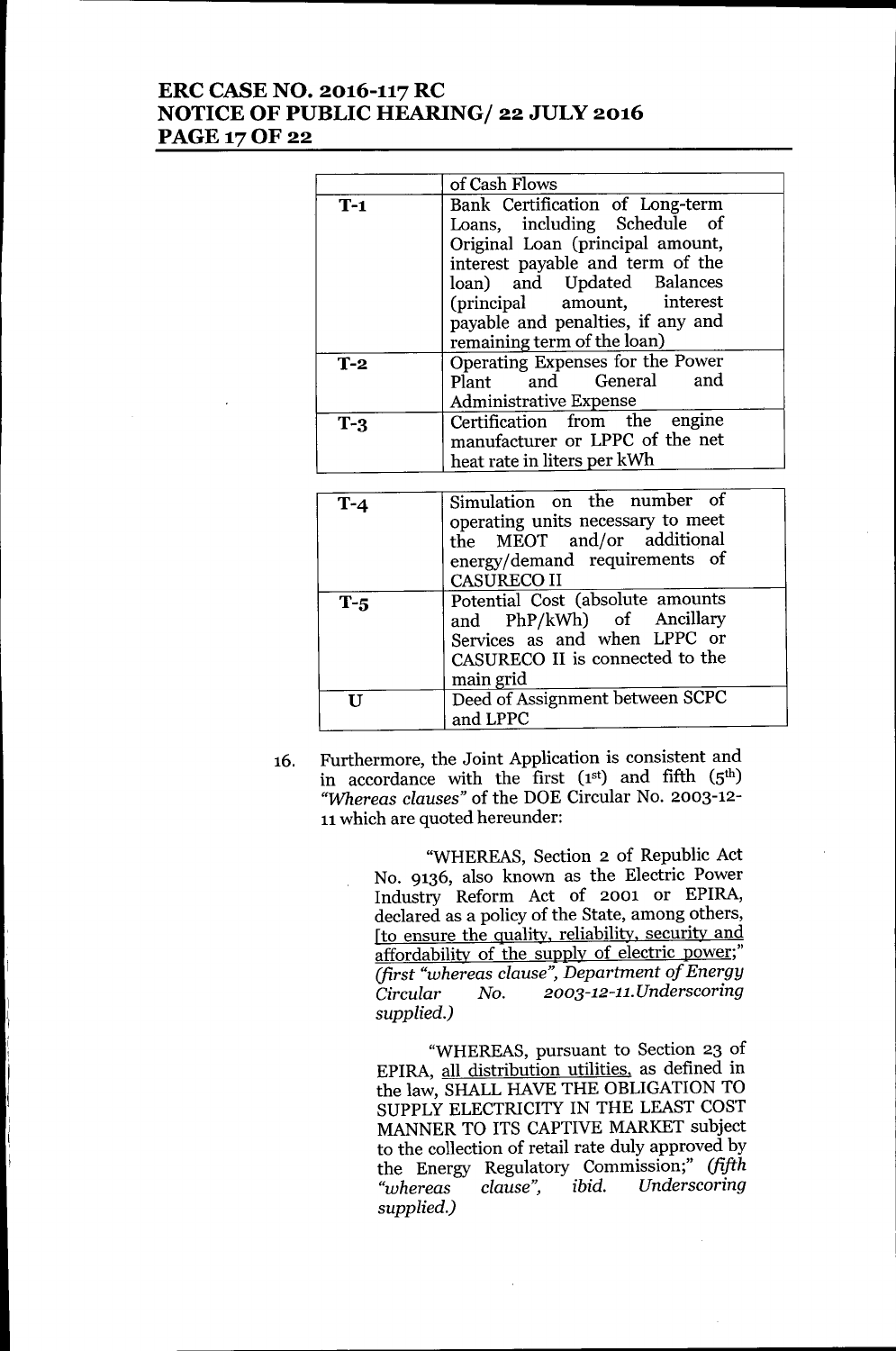# ERC CASE NO. 2016-117 RC NOTICE OF PUBLIC HEARING/ 22 JULY 2016 PAGE 18 OF 22

17. The Joint Application is, likewise, consistent with Section 1 of the same Department Circular which declares as State policy, that:

> "All distribution utilities must henceforth take cognizance and assume full responsibility to forecast, assure and contract for the supply of electric power in the respective franchise areas to meet their obligations as a distribution utility." *(Underscoring supplied.)*

- 18. Byway of emphasis, Resolution No. 21, Series of 2005 of the Honorable Commission dated 19 October 2005 had directed all Distribution Utilities (DUs) "to enter into future bilateral power supply contract with power producers to be subjected to a review by the Commission." *(Underscoring supplied.)*
- 19. The PSC with LPPC was made to ensure the continuous supply of power to CASURECO II and due to the former's competitive pricing structure and other favorable terms of its contract, which will redound to the benefit of the latter and its endconsumers in terms of reliable and affordable power supply;

#### Allegations in Support of the Confidential Treatment of Annexes "H", and "I", "1-1", and  $"I-2"$

- 20. Rule 4 of the Honorable Commission's Rules of Practice and Procedure provides that CASURECO II and LPPC may request that information may not be disclosed;
- 21. LPPC prays for the confidential treatment of the information contained in the following annexes, and not disclosed except to the officers and staff of the Honorable Commission and its staff:

| Annex               | Documents and/or<br>Information                                                                    |
|---------------------|----------------------------------------------------------------------------------------------------|
| H                   | Details of the Power Rate<br>Calculations and Financial<br>Model (Confidential)                    |
| $I, I-1$<br>and I-2 | Contracts for the Supply,<br>Construction and Supervision<br>for the Power Plant<br>(Confidential) |

22. Annex "H" contains the details of LPPC's power rate calculations and financial model as well as the<br>manner by which these were derived. These manner by which these were derived.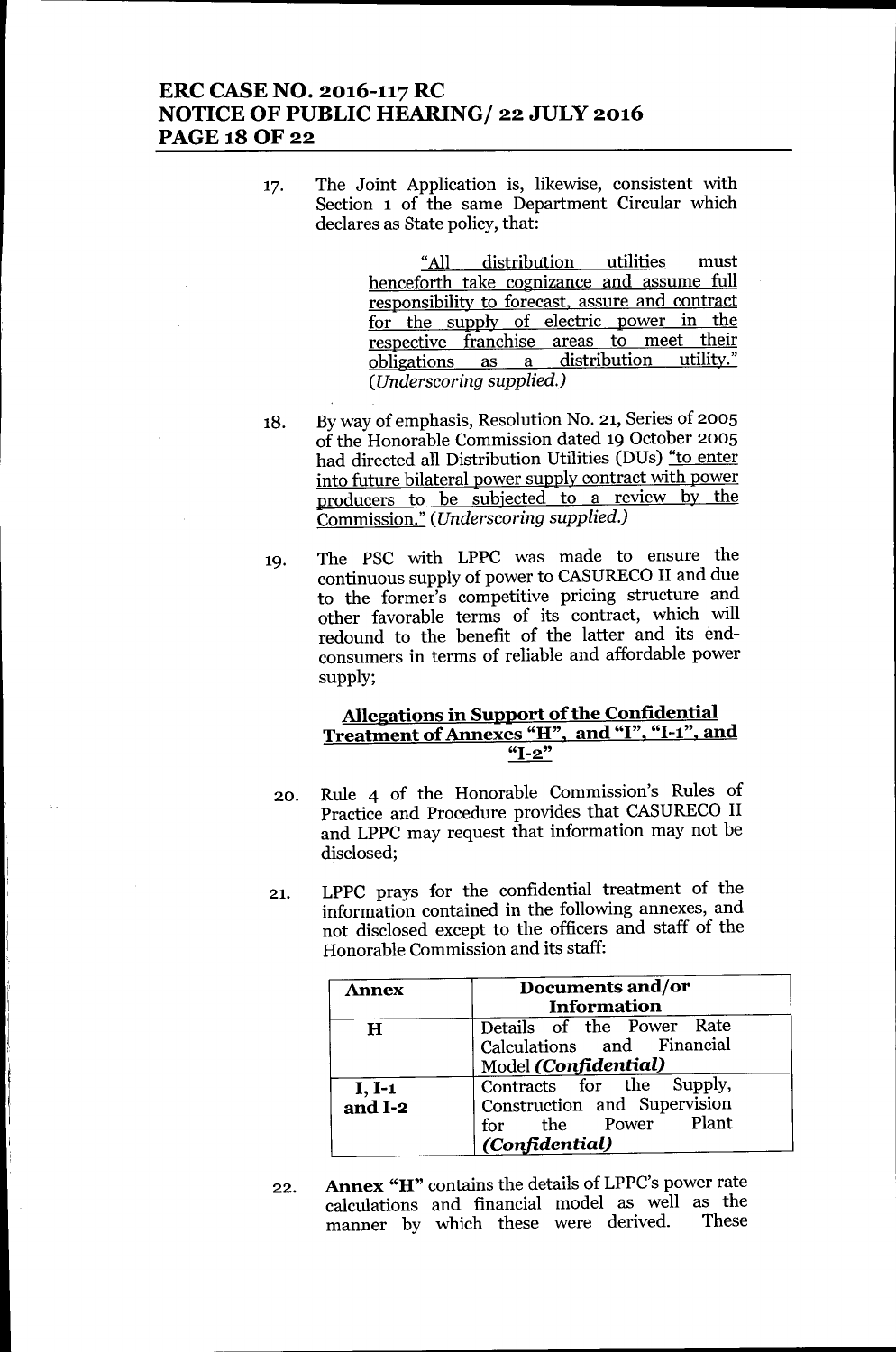# ERC CASE NO. 2016-117 RC NOTICE OF PUBLIC HEARING/ 22 JULY 2016 PAGE 19 OF 22

information are proprietary in nature and should be protected as trade secrets as contemplated by law and<br>jurisprudence. In the case of Air Philippines In the case of *Air Philippines Corporation us. Pennswell, Inc.<sup>1</sup> ,* the Supreme Court defined a trade secret, as follows:

> "A trade secret may consist of any formula, pattern, device, or compilation of information that: (1) is used in one's business; and (2) gives the employer an opportunity to obtain an advantage over competitors who do not possess the information. Generally, a trade secret is a process or device intended for continuous use in the operation of the business, for example, a machine or formula, but can be a price list or catalogue. or specialized customer list. It is indubitable that trade secrets constitute proprietary rights. The inventor, discoverer, or possessor of a trade secret or similar innovation has rights therein which may be treated as property, and ordinarily an injunction will be granted to prevent the disclosure of the trade secret by one who obtained the information "in confidence" or<br>through a "confidential relationship". through a "confidential relationship". American jurisprudence has utilized the<br>following factors.to determine if an following factors to determine information is a trade secret, to wit:

- (1) the extent to which the information is known outside of the employer's business;
- (2) the extent to which the information is known by employees and others involved in the business;
- (3) the extent of measures taken by the employer to guard the secrecy of the information;
- (4) the value of the information to the employer and to competitors;
- (5) the amount of effort or money expended by the company in developing the information; and
- (6) the extent to which the information could be easily or readily obtained through an independent

<sup>1</sup> G.R. No. 172835, December 13, 2007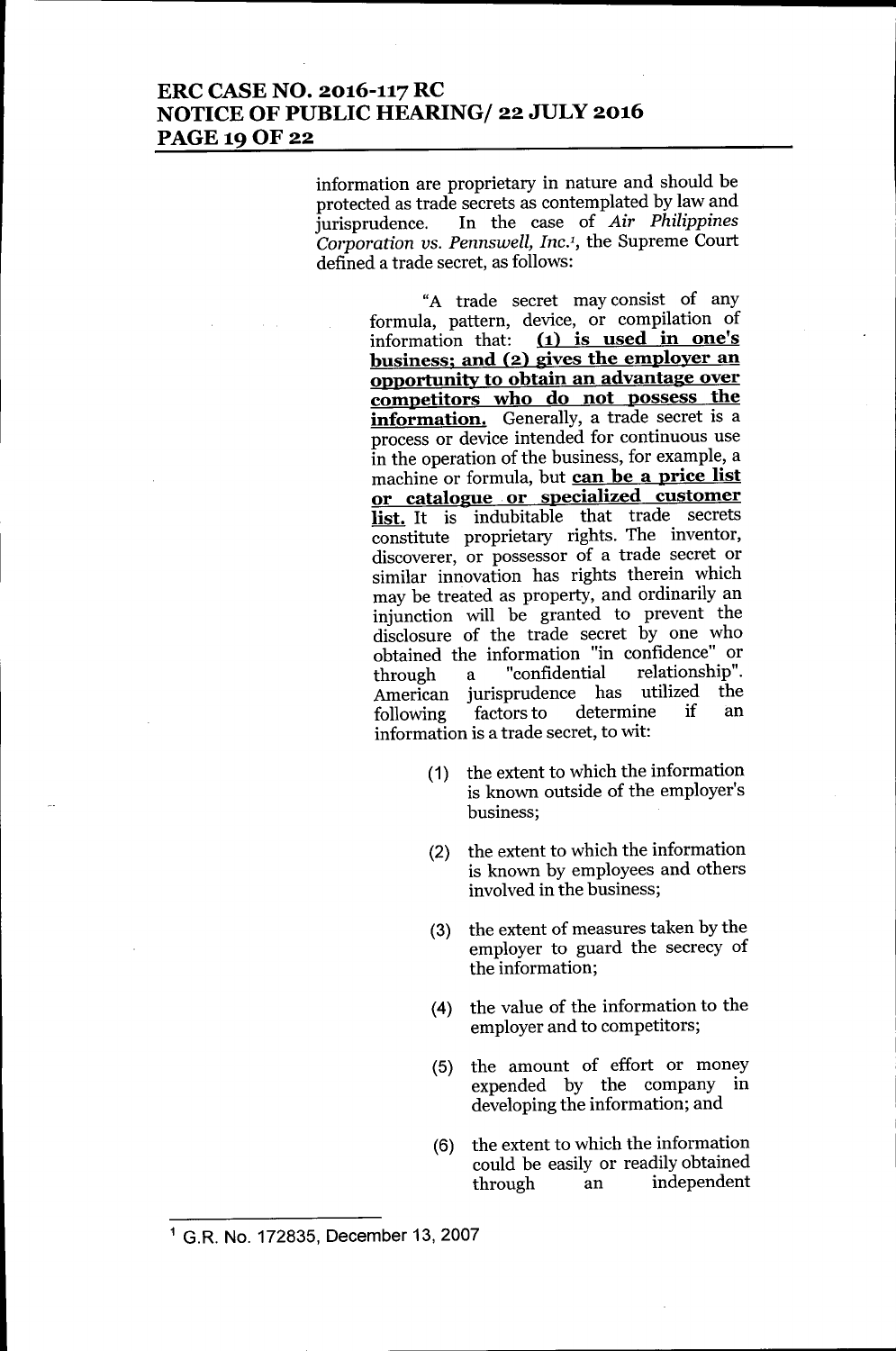# ERC CASE NO. 2016-117 RC NOTICE OF PUBLIC HEARING/ 22 JULY 2016 **PAGE 20 OF 22**

#### source." *(citations emphasis supplied)*

*omitted,*

- 23. The interest of the consuming public is sufficiently protected by the review and evaluation of the rates under the PSC by the Honorable Commission, without the need to disclose the contents of Annex "H". The reasonableness and transparency of the prices of electricity is to be assured by the Honorable Commission through its own review and verification of LPPC's operating costs and expenses;
- 24. More importantly, LPPC's competitors, should they obtain the information in Annex "H", will gain undue advantage thereon and have the opportunity to use the same in their operations. The negotiating power of LPPC with parties it plans to contract with or who it is currently doing business with, will clearly be thwarted if it is compelled to disclose such information;
- 25. Further, Annexes "I", "I-1", and "I-2" pertain to the Supply, Construction, and Supervision Contracts, respectively, for the Power Plant. These contracts have counter-parties who are not parties to the Joint Application. They contain highly technical designs, drawings and other information which are the intellectual property and trade secrets of the counterparties, and therefore should not be disclosed to the public. CASURECO II and LPPC, likewise, pray for the confidential treatment of Annexes " $I$ ", " $I$ -1", and "1-2", under the same premises above; and
- 26. Accordingly, CASURECO II and LPPC submit one (1) copy each of Annexes "H", "I", "I-1", and "I-2", in a sealed envelope, with the said envelope and each page of the documents and/or information stamped with the word *"Confidential".*

#### Prayer

WHEREFORE, the foregoing premises considered, the Joint Applicants Camarines Sur II Electric Cooperative, Incorporated (CASURECO II) and Limay Premiere Power Corporation (LPPC) most respectfully pray that after due notice and hearing, the Honorable Commission:

1. ISSUE an Order treating Annexes "H", "I", "1-1", and "1-2", and all the information contained therein as confidential, directing their non-disclosure to persons other than the officers and staff of the Honorable Commission, continuously protecting the said information from public disclosure by maintaining the same separate and apart from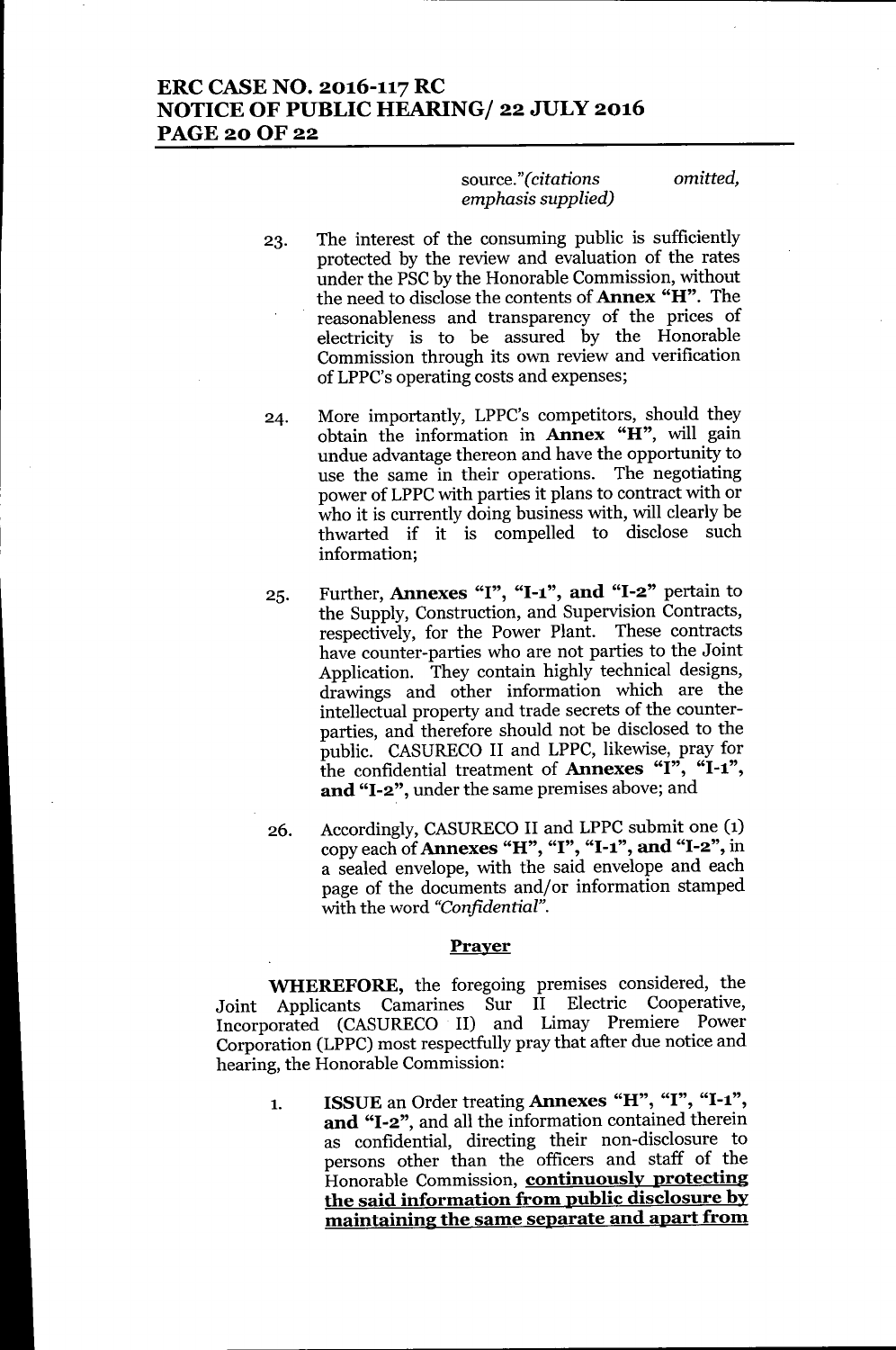the records of the case, and ensuring that these are not divulged to unauthorized persons, pursuant to Rule 4 of its Rules of Practice and Procedure; and

2. ISSUE a Decision approving the Joint Application and the PSC between CASURECO II and LPPC, and authorizing CASURECO II to charge and collect the fees therein from its member-consumers.

Other reliefs just and equitable under the premises are, likewise, prayed for.

The Commission has set the Application for initial hearing, expository presentation, pre-trial conference and evidentiary hearing on 29 September 2016 at nine o'clock in the morning (9:00 A.M.) at CASURECO II's Principal Office at Del Rosario, Naga City, Camarines Sur.

All persons who have an interest in the subject matter of the proceeding may become a party by filing, at least five (5) days prior to the initial hearing and subject to the requirements in the ERC's Rules of Practice and Procedure, a verified petition with the Commission giving the docket number and title of the proceeding and stating: (1) the petitioner's name and address; (2) the nature of petitioner's interest in the subject matter of the proceeding, and the way and manner in which such interest is affected by the issues involved in the proceeding; and (3) a statement of the relief desired.

All other persons who may want their views known to the Commission with respect to the subject matter of the proceeding may file their opposition to the Application or comment thereon at any stage of the proceeding before the Applicants conclude the presentation of their evidence. No particular form of opposition or comment is required, but the document, letter or writing should contain the name and address of such person and a concise statement of the opposition or comment and the grounds relied upon.

All such persons who wish to have a copy of the Application may request from the Applicants that they be furnished with the same, prior to the date of the initial hearing. The Applicants are hereby directed to furnish all those making such request with copies of the Application and its attachments, subject to the reimbursement of reasonable photocopying costs. Any such person may likewise examine the Application and other pertinent records filed with the Commission during the standard office hours.